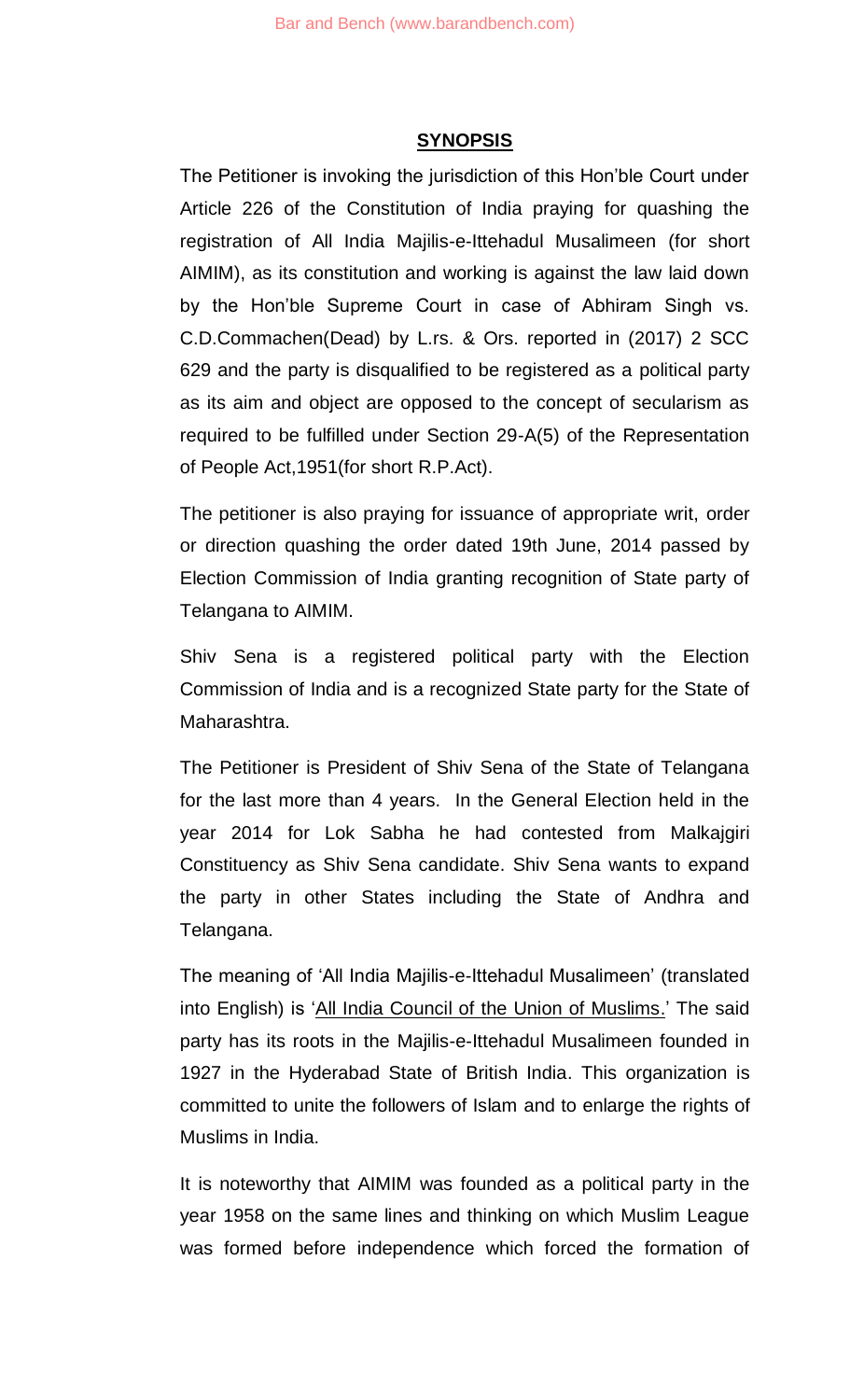Pakistan by way of partition of mother India. A very valuable and large area of India was given to Pakistan without any justification.

It is noteworthy to mention that Muslims came from Arab country and ruled for considerable long time causing serious damage to the life, property, cultural heritage of the country and forced Hindus to embrace Islam at large scale adopting most barbaric methods. In 1946-47 the disruptive elements forced the then thinkers and persons at the helm of political affairs to accept the demand of Mohammed Ali Jinnah leader of Muslim League for giving major portion of India to Pakistan as they did not want to live with Hindu community.

The Petitioner is law abiding citizen, believe in the majesty of law and supremacy of the constitution and feels his bounden duty to preserve and protect the sovereignty and integrity of India and to fight against communal forces to ensure that such forces do not create panic situation arousing the feelings of Muslims again for another partition of the country.

It is noteworthy that the office bearers, leaders and workers of AIMIM are continuously abusing Hindu religion, their Gods Goddesses. A number of FIR's have been lodged against them. The Muslims are basically against idol worship. The idol worship is 'kufr' for them. The office bearers and leaders of the party abuse Hindu community and idol worship to attract members of Muslim community. The Petitioner can establish the said facts, if so required under the orders of Hon'ble Court.

The constitution of AIMIM clearly raises issues relating to Muslim community and thinks only for the welfare of Muslims, which is violative of the principles of secularism as envisaged by the Constitution of India.

The parliament by amending R.P. Act, 1951 in the year 1989 adding Section 29A to the said Act has clearly provided that every party intending to be registered must give a declaration to the effect that it will abide by the principles of socialism and secularism and will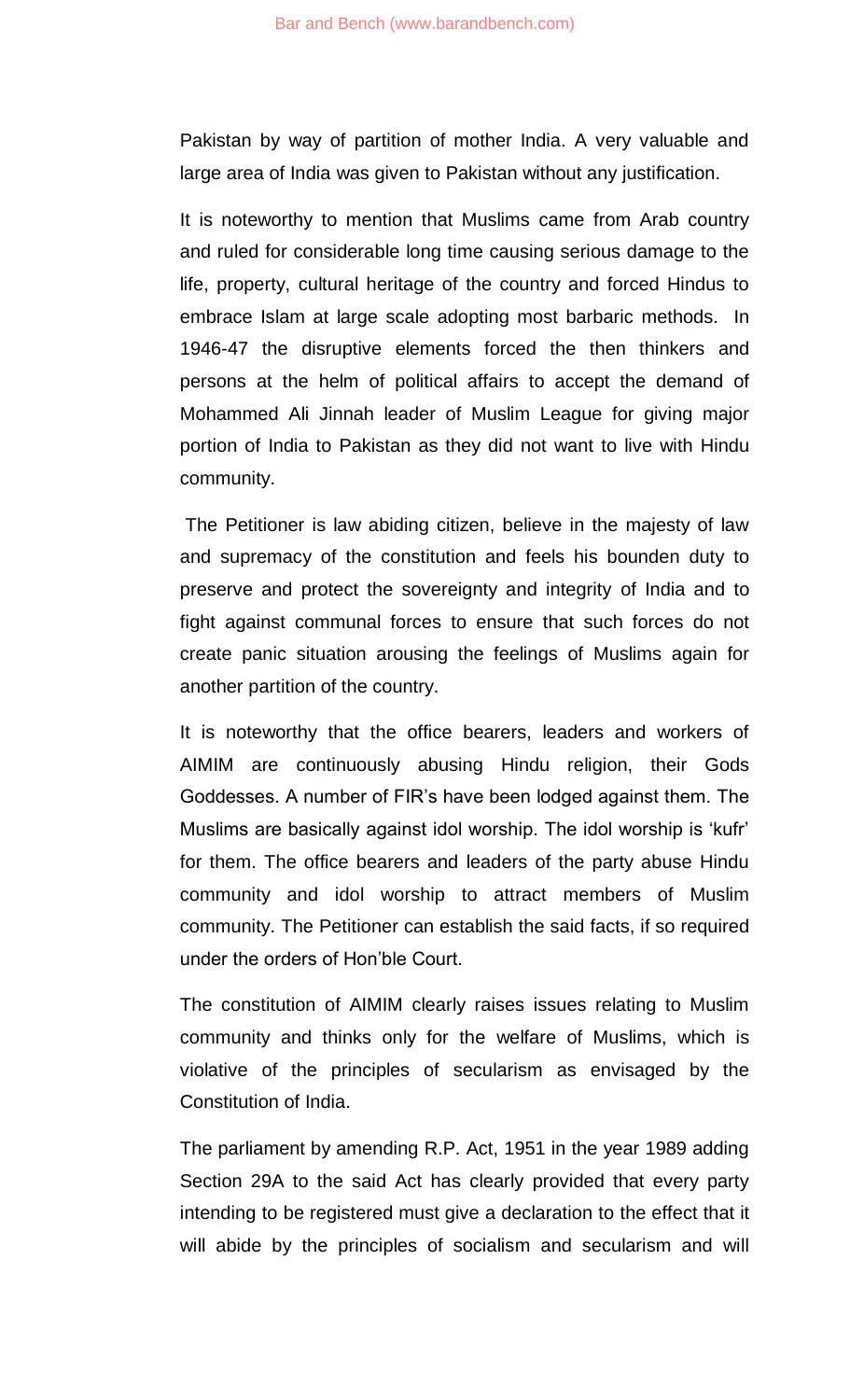uphold the sovereignty and integrity of India. The party having aim and object for the benefit of only Muslim community, formed on communal concept can in no way fulfill the object of secular principles. The declaration, given by AIMM to uphold the secular principles is farce and fraud on the law and the constitution.

Every political party is bound to follow the provisions contained in Section 123 of R.P. Act and to ensure that its candidates do not seek vote making religious appeal. No political party can muster votes on basis of religion either of the candidate or of the voters. No such action can be done for furtherance of election prospects of the candidates making any appeal on the basis of religion directly or indirectly.

AIMIM is bound to violate Section 123 of R.P. Act as its aim and objects are based on communal basis slanted in favour of Muslim community and is bound to indulge in corrupt activities prohibited by Section 123 of R.P. Act and the law laid down by the Apex Court in Abhiram Singh's case (Supra).

Section 123 prohibits to seek votes by making religious appeal either of the candidate or the voter. A political party also cannot seek votes on the basis of religion, creed, caste, language etc. If the very foundation of the political party is communal and religion based, it cannot remain secular and is bound to violate the very concept of free and fair election free from religious bias.

The golden words written in the Constitution and recognized in judicial pronouncements would be dead letters if bypassed by disgruntled persons playing fraud on the law and the Constitution.

It is very difficult for the Petitioner to muster public support in favour of his party, the Shiv Sena, as communal passion of Muslims is being spread by AIMIM and politics is being communalized. The Petitioner cannot survive unless he also indulges in arousing the feelings of Hindus but he, being committed to law and the Constitution and feeling his responsibility towards motherland, cannot indulge in nefarious activities.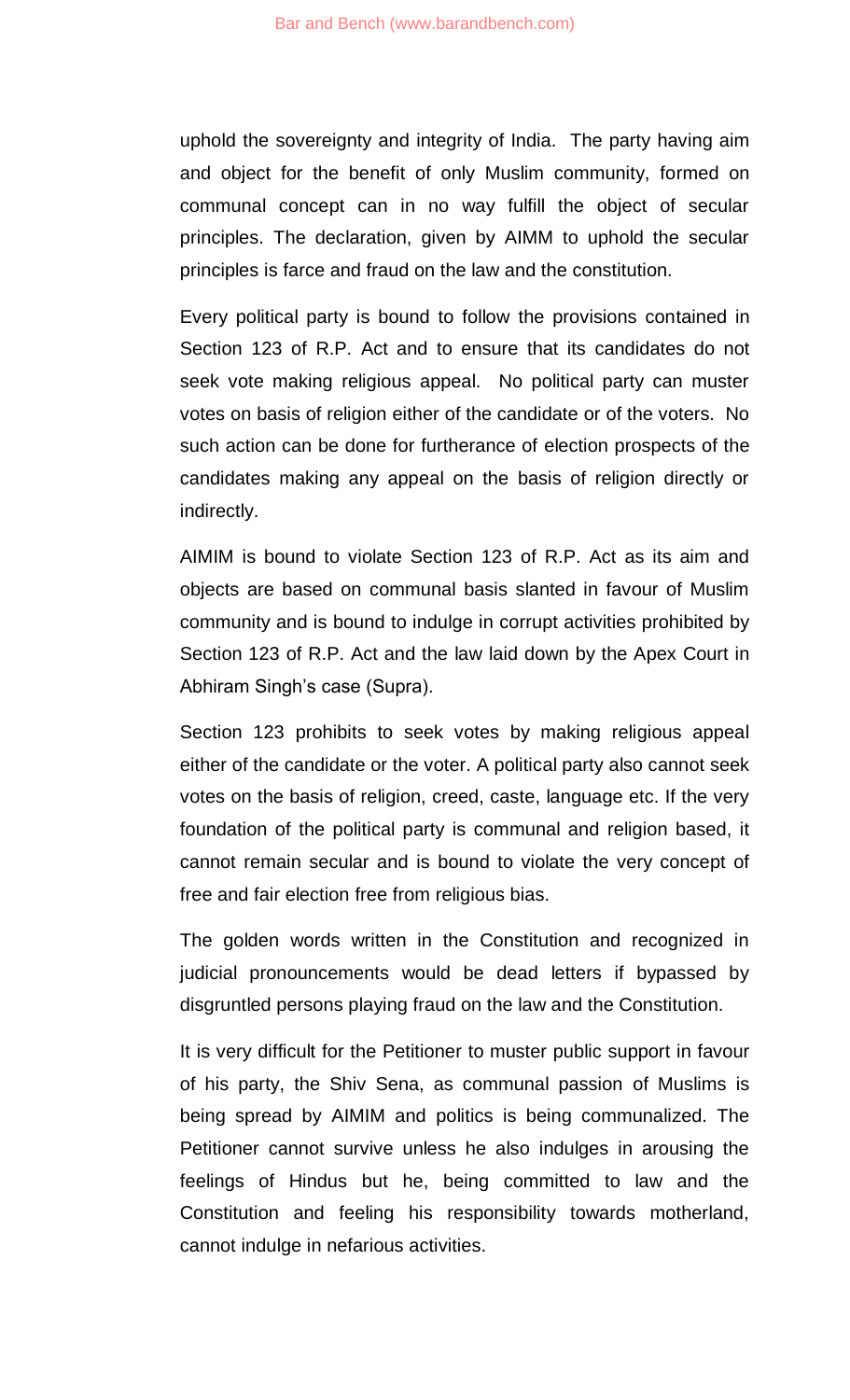Since AIMIM is a registered political party with the aim and objects on communal line committed for the rights and welfare of Muslim community, it will have freedom to propagate religion in strengthening the party and during elections to seek votes by making communal appeal, being protected as a registered and also a recognized State level party in the elections. The result would be that the thinking and working of the party will be a serious threat to the future of India. It would be very obnoxious position if wrong is not snubbed at the threshold to protect the rights of law abiding citizens. It is well established that a thing which cannot be achieved directly, cannot be achieved indirectly.

A seven judges bench in Abhiram Singh's case (supra) of the apex Court has held that:-

"no candidate or any person acting on his behalf can seek vote in the name of religion, whether the appeal was in the name of the candidate's religion or that of the opponent or that of the voters. It has been held that an appeal in the name of religion, race, caste, community or language is forbidden under Section 123(3) of the R.P.Act. It has also been held that:- 'so interpreted religion, race, caste, community or language would not be allowed to play any role in the electoral process and should an appeal be made on any of those considerations, the same would constitute a corrupt practice".

Section 29-A (5) of R.P.Act. makes it clear that every political party is bound to follow the principles of secularism. Section 123 of the said Act prohibits the use of religion in election. The violation of said provision entails the election void for adopting corrupt practice and the candidate may be tried on criminal side for such act.

In the above situation, the Petitioner has no remedy except to knock the door of the Hon'ble Court for proper implementation of the judgment rendered by Apex Court in Abhiram Singh's case and for making the declaration given under Section 29-A(5) of R.P.Act meaningful, purposive and workable.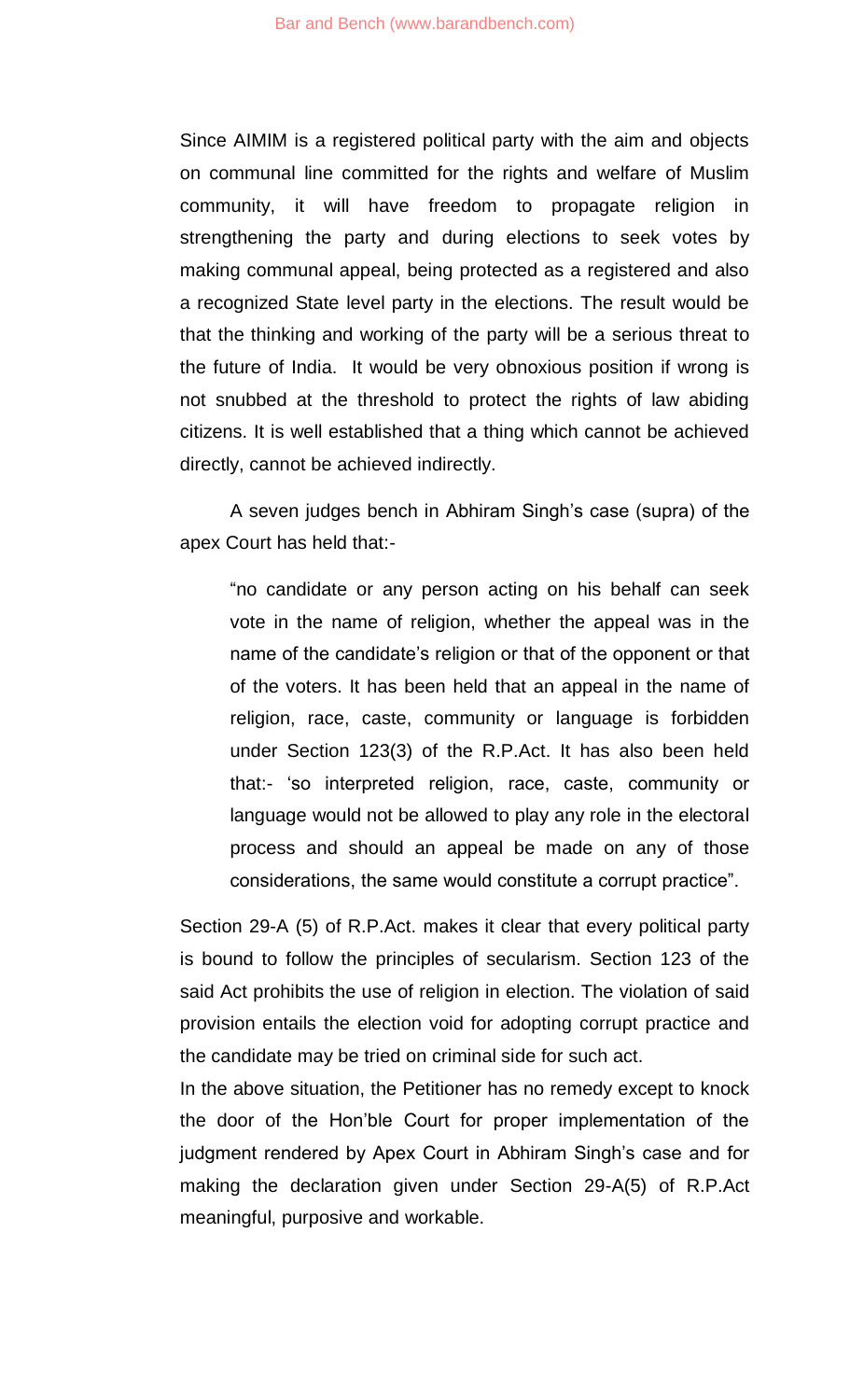It has been held by the Apex Court in case of Indian National Congress(I) vs. Institute of Social Welfare & Ors. reported in (2002) 5 SCC 685 in para 17 that:-

"We are therefore, of the view that neither under the symbols order nor under Section 29-A of the Act, the Election Commission has been conferred with any express power to de-register a political party registered under Section 29-A of the Act on the ground that it has either violated the provisions of the Constitution or any provision of undertaking given before the Election Commission at the time of registration".

Further in paragraph 41.2 it has been held that:-

"The Election Commission while exercising its power to register a political party under Section 29-A of the Act, acts quasi judicially and decision rendered by it in a quasi judicial order and once a political party registered, no power of review having been conferred on the Election Commission, it has no power to review the order registering a political party for having violated the provisions of the Constitution or for having committed breach of undertaking given to the Election Commission at the time of registration".

In another judgment the Apex Court in case of Prabasi Bhalai Sangathan vs. Union of India reported in (2014) 11 SCC 477, while interpreting the powers of Election Commission has held in para 29 that:-

"In view of the fact that the Law Commission has undertaken the study as to whether the Election Commission should be conferred the power to derecognize a political party disqualifying it all its members, if a party or its members commit the offence referred to hereinabove. We request the Law Commission to also the examine the issues raised herein above thoroughly and also to consider if it deems proper, the defining the expression 'hate speech' and make recommendations to Parliament to strengthen the Election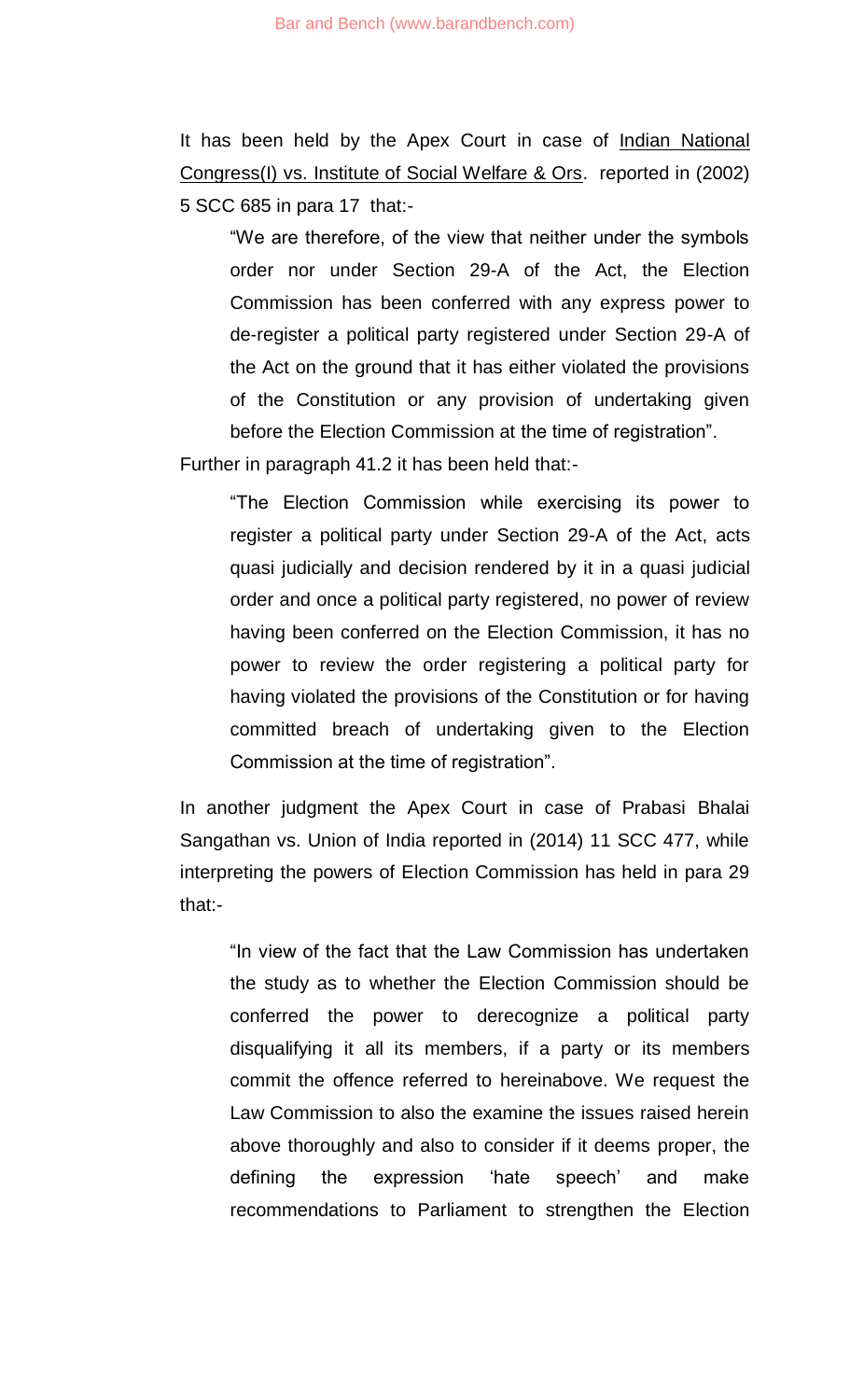Commission curb the menace of "hate speeches" irrespective of whether made."

It is relevant to mention that the Parliament has not enacted any law conferring the power on the Election Commission to take action against a political party in case it violates the undertaking given under Section 29-A(5) and Section 123 of R.P.Act.

In view of the above legal proposition the Hon'ble Court may issue appropriate writ quashing of registration of AIMIM as a political party and order dated 19.06.2014 passed by Election Commission of India recognizing the said party as a State level party of State of Telangana.

# **LIST OF DATES**

- 1958 A political party in the name and style 'the All India Majlis-e-Ittehadul Musalimeen, (hereinafter referred to as the 'Party') was founded by the members of Muslim community on the lines of erstwhile Muslim League. The head office of the party is at Darussalam Board, Hyderabad State of Andhra Pradesh (now State of Telangana).
- 9.8.1989 The Secretary of the Party vide letter dated 9.8.1989 informed the Election Commission of India that amendment in the constitution of the party has been made in accordance with requirement of Sub-Section (4) of Section 29-A of the Representation of Peoples Act (hereinafter referred as R.P.Act),1951 and that such amendment has been made within a period of 60 days of the commencement of amendment made adding Section 29-A to the R.P. Act.

After the amendment of the constitution of the party it is clear that same is purely a party formed to espouse the cause of Muslim community and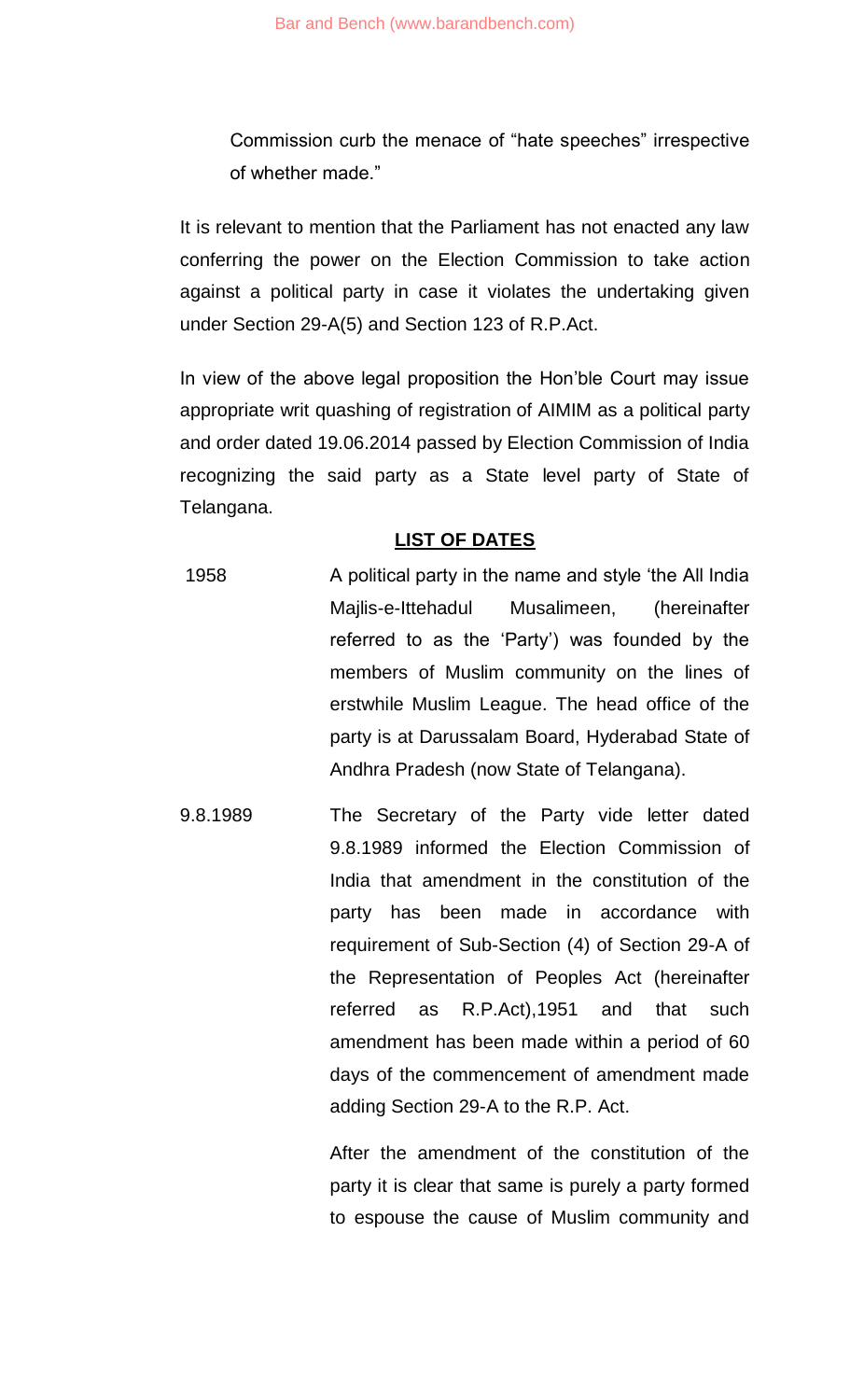the same cannot be a secular party within the meaning of Section 29-A of the R.P.Act.

The word Majlis has been defined in para 2(a) to mean 'All India Majlis Ittehadul Muslimeen'.

The aim and object of the Majlis has been laid down in chapter 2 of the registered constitution of the party. From the aim and objectives of the party it is clear that same was formed in the same pattern the Indian Muslim League had been formed before partition of India. It is provided in the objective that:-

- (i) the party will work for social justice and economic upliftment of the backward sections of the society and the Muslims who are backward both economically and in the field of education.
- (ii) Strive for unity among the Muslims and safeguarding their rights and interest as guaranteed under the Constitution of India.
- (iii) Promote education both technical and nontechnical.
- (iv) Promote Islamic Education (DeeniTaleem) among Muslims, the reading of Quraan and its understanding,
- (v) Create a general awakening among the Muslims to abide by the Shariat Laws.
- (vi) Resist all forms of discriminations in the recruitment to Government job and in Industrial Educational Institutions.
- (vii) Remove unemployment by securing employment in Government and Industrial Investment for Muslims and other backwards sections of the society in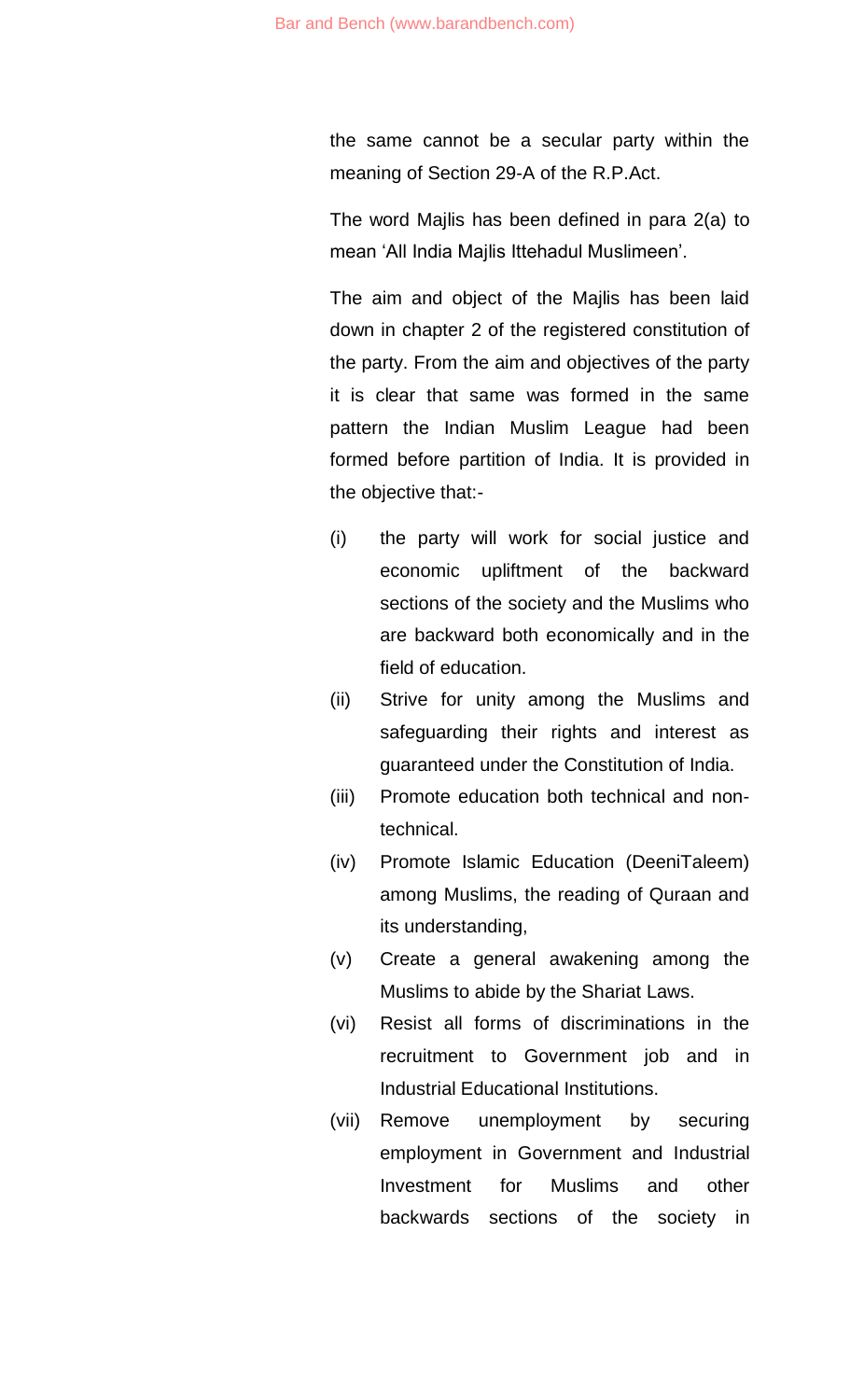proportion to their population and to establish self employments schemes.

- (viii) Introduced an organize system of Zakath collection to help the poor and deserving members of the community.
- (ix) Promote harmonious and fraternal relations between Muslims and other communities to make them good citizens of India.
- (x) Help the victims of communal violence through rehabilitation programmes.
- (xi) Take part in the elections to Parliament, State Legislative Assemblies, Municipal Bodies and panchayats and set up candidates irrespective of caste and creed, to further the aims and objectives of the Majlis.
- (xii) Strive to see that Muslims ignore differences and factions, stick to their respective principles and cooperate in the maintenance of public peace, and morality subject to the religious, economic, social and other common problems.

In Chapter III the Constitution of the Majlis has been described.

Para 5 of the Constitution of Majlis runs as under:-

#### Membership and subscription:-

"Every citizen of India shall be eligible for membership of Majlis who pays annual subscription of Rs.2/- and agrees in writing to abide by the aims, objects of this constitution and as approved by the screening committee.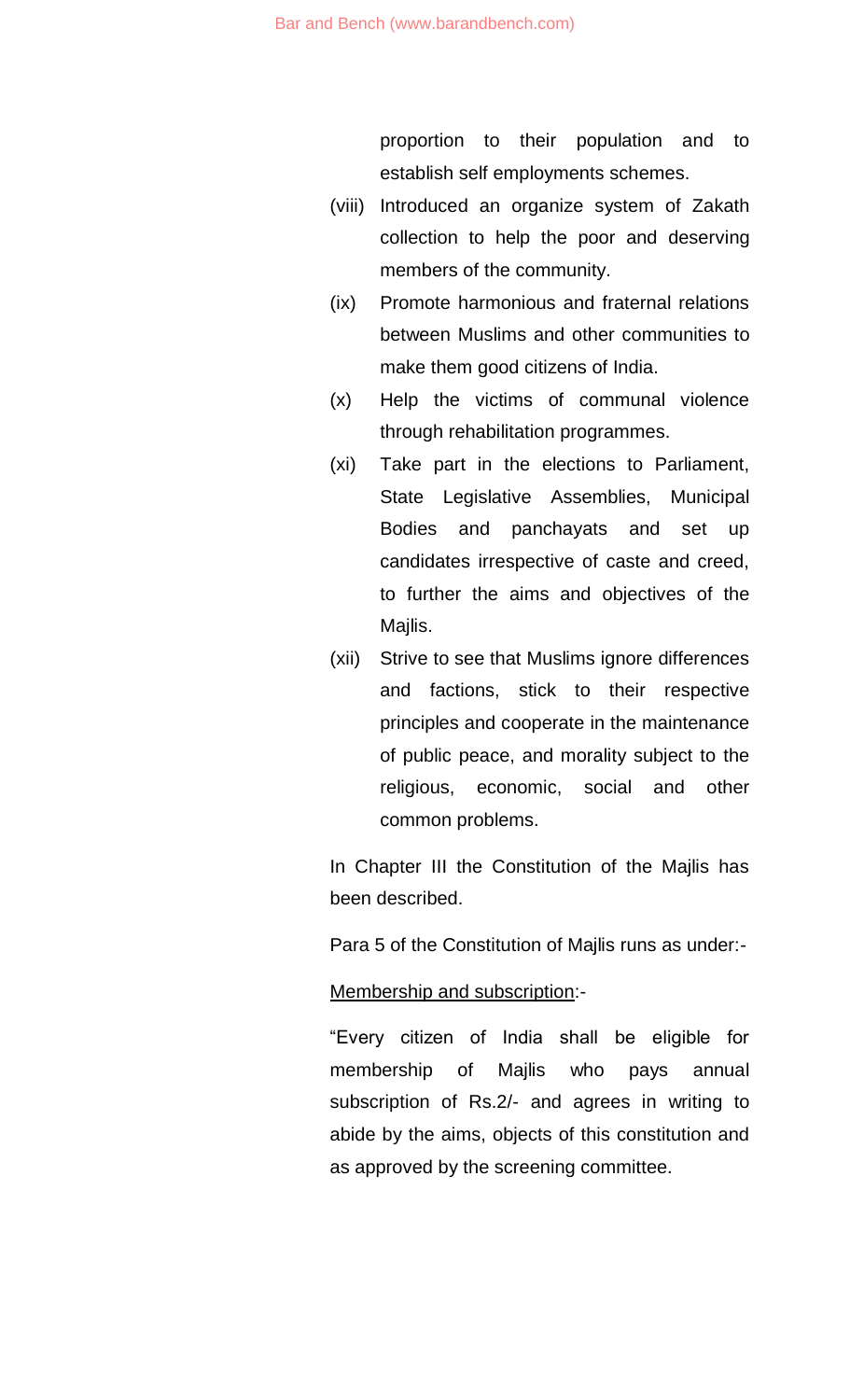The entire constitution of the party is based on Islamic Principles. There is provision for meeting of Majlis Ameela, Majlis Shura.

Para 25 of the Constitution of the party runs as under:-

#### **Representations of Communities**:

The Majlist Shura shall possibly contain atleast two members from each of the Communities namely Sunni, Shia, AhlaHadees, Mahdavi, Sulaimani, Dawoodi and Ismailee. After the election, if it is learnt that any Community is not represented, then the Secretary shall fix a date and call such persons of said Community who are the General members of the Majlis. Their names will be submitted before the MujlisShura, And the Majlis Shura will elect out of them, the required numbers of members according to section 24 (b) and such elected members will be considered to be the members of Majlis Shura.

Alongwith the letter dated 9.8.1989 additional particulars have also been furnished for registration as a political party. According to the particulars furnished to the Election Commission it appears that in the meeting held on Generally 19- 20.01.1989 at Nizamabad the earlier constitution was resolved to be amended reciting the mandate of amended Section 29A of R.P.Act to the effect that the party shall have faith and allegiance to the Constitution of India and will abide by the Principles of Socialism, Secularism and Democracy and would hold the sovereignty and integrity of India.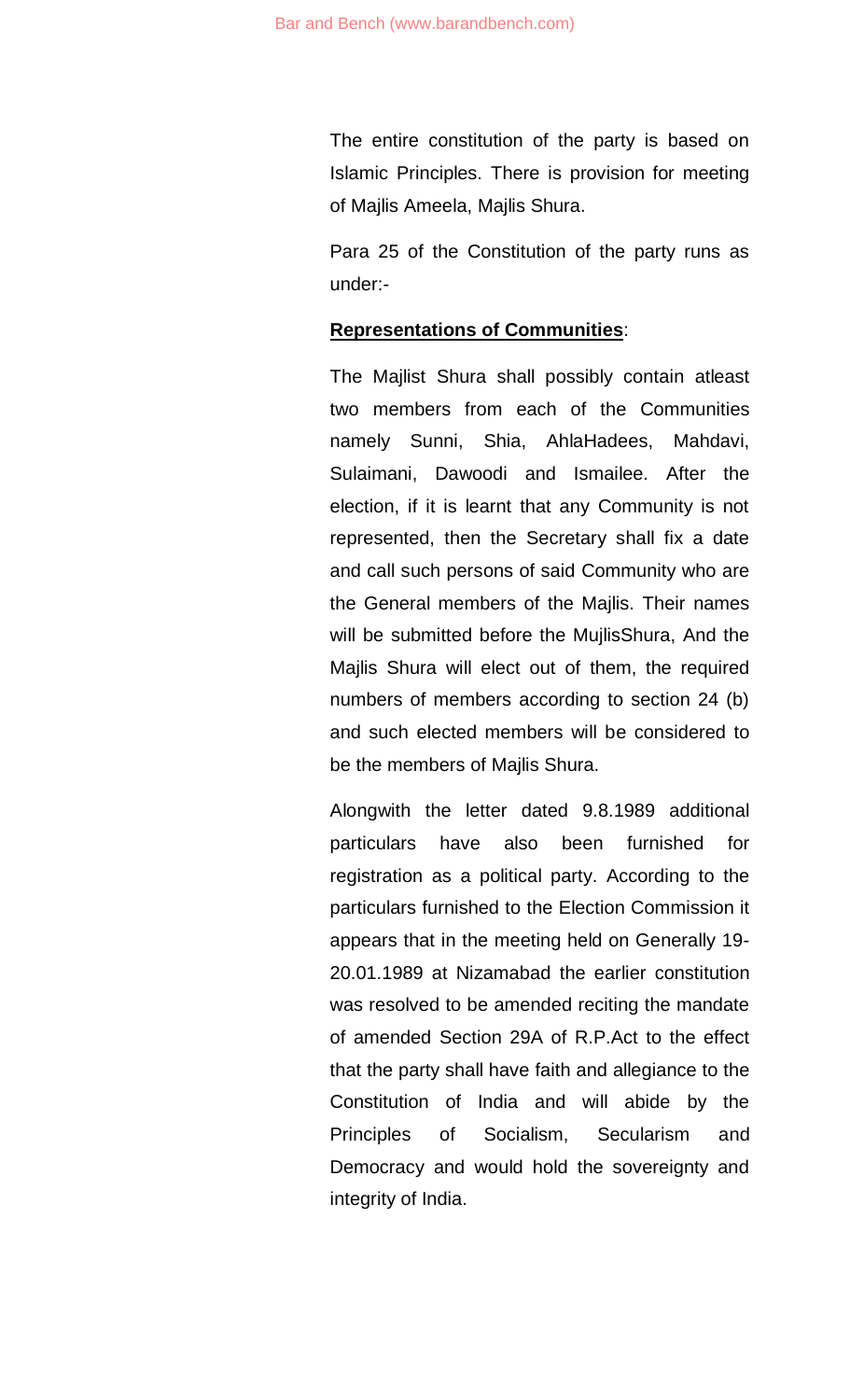The above particulars also show that amendment was made in the aims and object of the party to show that it was a party working for Muslims but in essence and in substance the party continued and is continuing to work for the benefit of Muslim community.

The agenda of the party is completely communal.

The Election Commission could not have registered the party as a political party as infact and insprit it was committed to work for Muslim community and it could be treated as a secular party from any angle.

It is relevant to mention that in case of Indian National Congress (I) vs. Institute of Social Welfare and & Ors. reported in (2002) 5 SCC 685 the apex court in para 38 has held that:-

'We have already extensively examined the matter and found that the Parliament consciously had not chosen to confer any power on the Election Commission to deregister a political party on the premise it has contravene the provisions of Subsection(5) of Section 29-A. The question which arises for our consideration is whether in the absence of any express or employ power, the Election Commission is empowered the cancel the registration of political party in the strength of the provisions of Section 21 of the General Clauses Act.'

Further in para 39 it has been held that:-

'But the order which is the commission is required to pass under Section 29-A is neither a legislative nor an executive order but is a quasi-judicial order. We have already examined this aspect of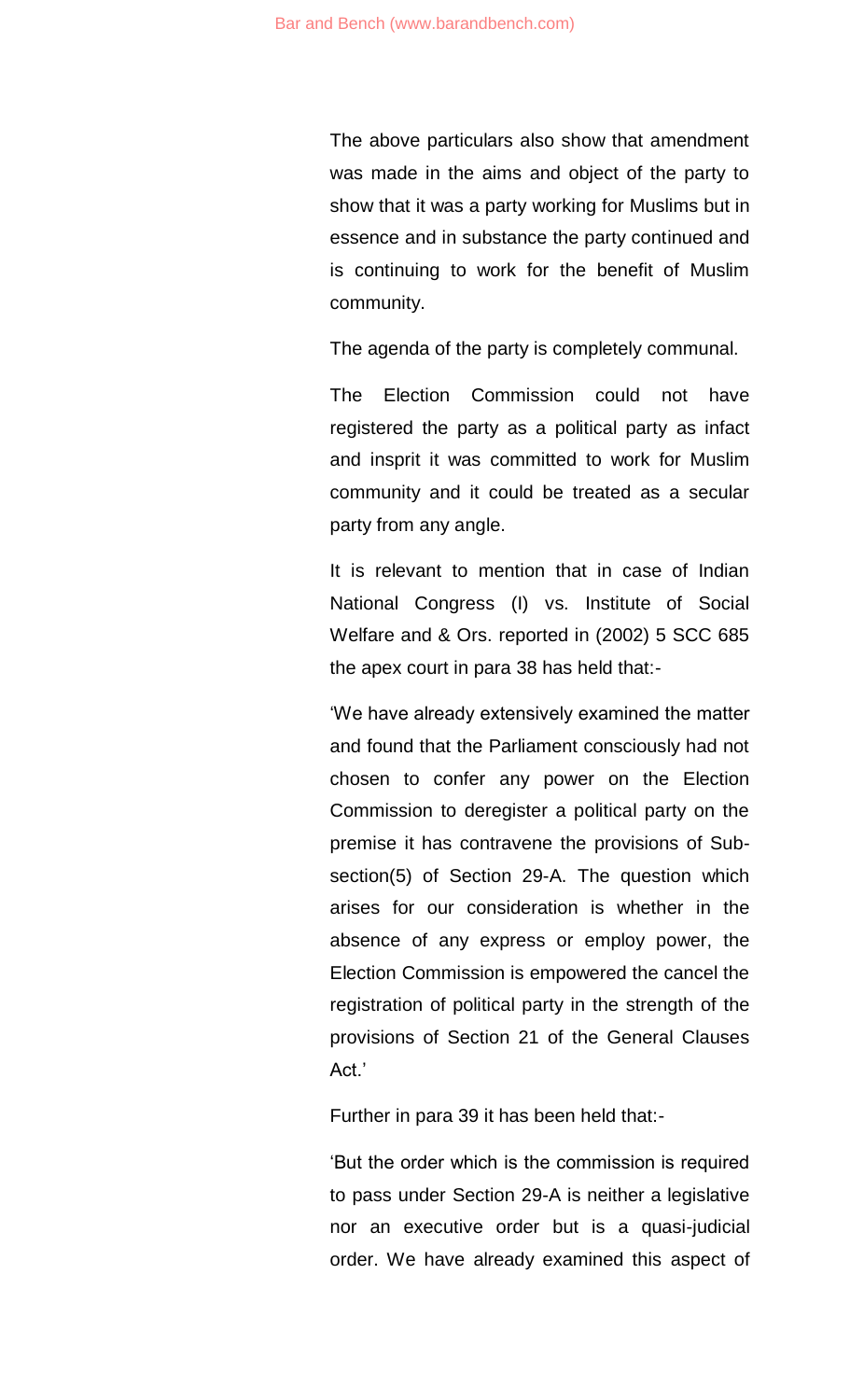the matter in the foregoing paragraph and held that the function exercisable by the Commission under Section 29-A is essentially quasi-judicial nature and order passed thereunder is quasi judicial order. In that view of the matter, the provisions of Section 21 of the General Clauses Act cannot be invoked to confer powers of deregistration/cancellation of registration after enquiry by the Election Commission'.

From the ratio of law declared by the apex court it is clear that the Petitioner are any citizen cannot approach the Election Commission to derecognize/cancel the registration of the party since it has been registered(though wrongly).

In view of the above the Petitioner has no remedy except to invoke the jurisdiction of the Hon'ble Court under Article 226 of the Constitution of India to get justice and prevent the fraud played by the party on the law and the Constitution.

- 19.06.2014 The Election Commission vide circular/order No.56/Review/2014/PPS-II dated 09.08.1989 and communicated to AIMIM has granted recognition of State Party in State of Telangana to All India Majlis-e-Ittehadul-Musalimeen. It is noteworthy that party has achieved the status of State party by playing communal cards arousing the feelings of Muslim community.
	- 04.09.2018 Hence, the present Writ Petition.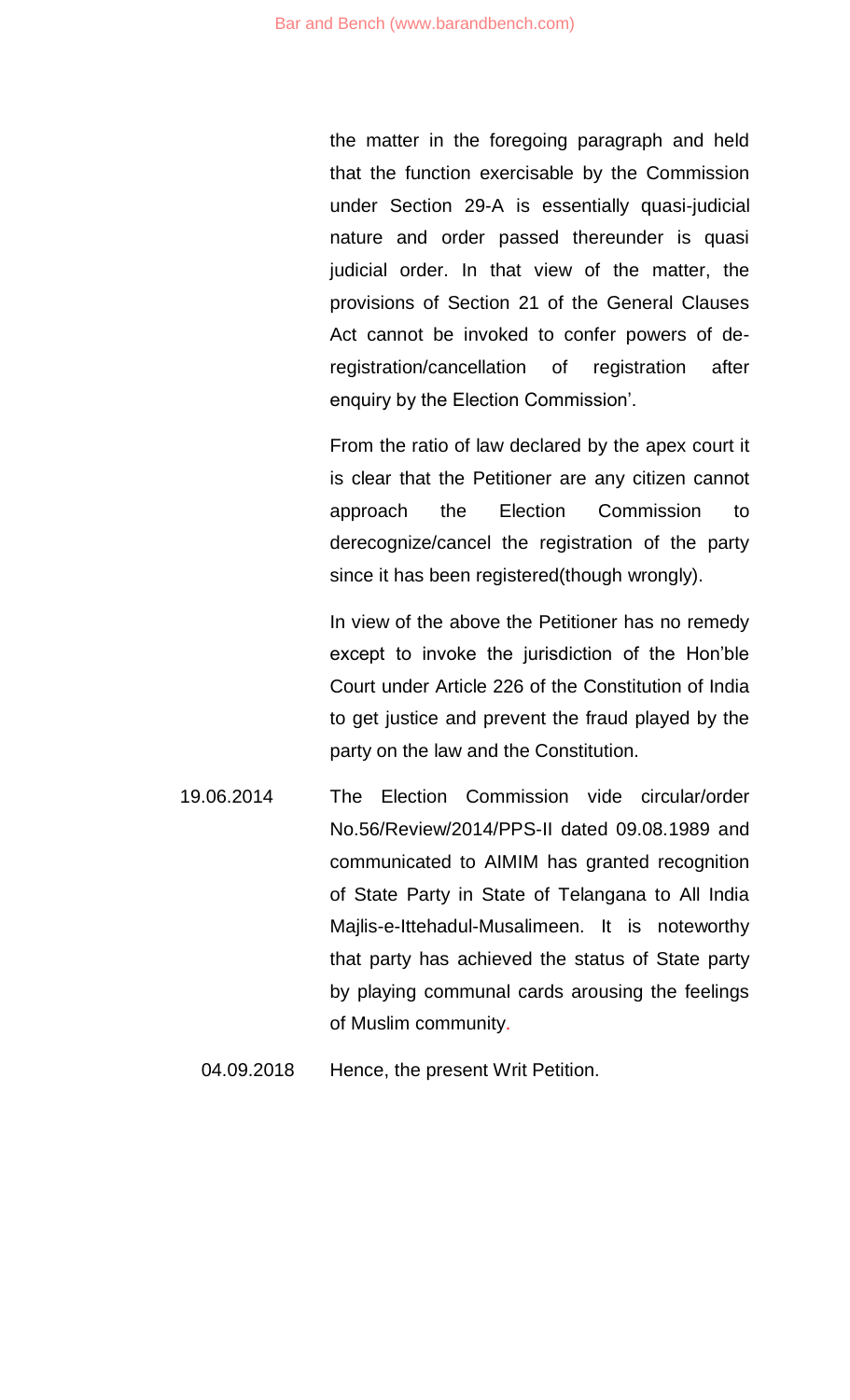#### **IN THE HIGH COURT OF DELHI AT NEW DELHI**

# **CIVIL ORIGINAL JURISDICTION**

**WRIT PETITION (C) No. OF 2018**

# **IN THE MATTER OF:**

Tirupati NarashimaMurari S/o Tirupati Narashima, R/o. House No.5-84 ChinnaThokatta New BowenpallySecunderabad, Hyderabad, Telangana. Petitioner

**Versus** 

- 1. Union of India Through Secretary Ministry of Law & Justice Central Secretariat New Delhi.
- 2. Election Commission of India Through Chief Election Commissioner, NirvachanSadan, Ashoka Road,New Delhi-110001.
- 2. All India Majlis-E-Ittehadul Muslimeen Through its President Darussalam Board Hyderabad, State of Telangana. The Respondents

#### **WRIT PETITION UNDER ARTICLE 226 OF THE CONSTITUTION OF INDIA PRAYING FOR WRIT, ORDER OF DIRECTION IN THE NATURE OF MANDAMUS DIRECTING**

TO, THE HONBLE CHIEF JUSTICE AND HIS HON'BLE COMPANION JUSTICES OF THE HIGH COURT OF DELHI AT NEW DELHI

THE HUMBLE PETITION OF THE PETITIONER

# **MOST RESPECTFULLY SHOWETH**:

1. The Petitioner, a resident of Hyderabad, State of Telanana and State President of Shiv Sena, a registered political party, is filing the present writ petition under Article 226 of the Constitution of India praying for quashing the registration of All India Majilis-e-Ittehadul Musalimeen (for short AIMIM), as its constitution and working is against the law laid down by the Hon'ble Supreme Court in case of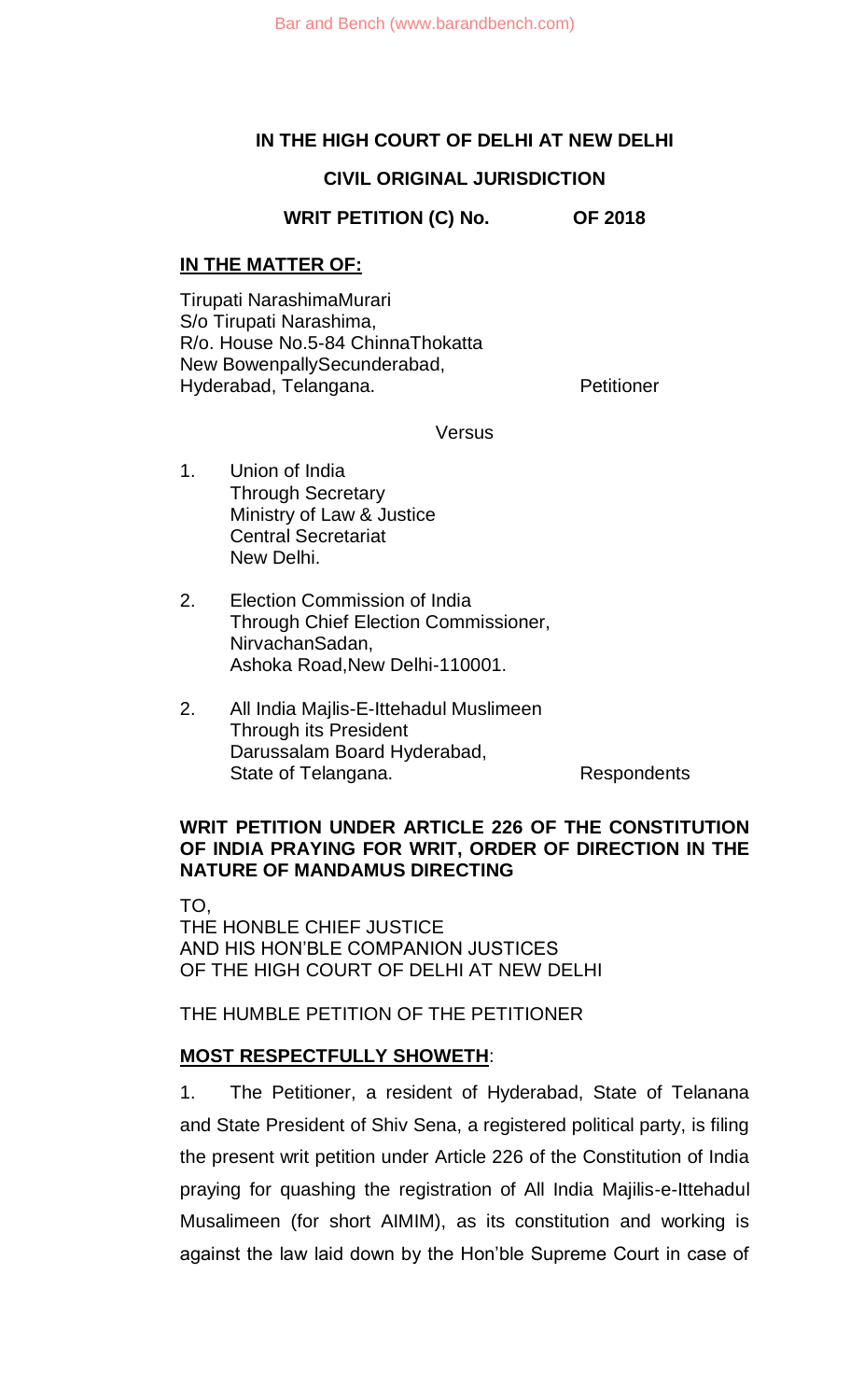Abhiram Singh vs. C.D.Commachen(Dead) by L.rs. & Ors. reported in (2017) 2 SCC 629 and the party is disqualified to be registered as a political party as its aim and object are opposed to the concept of secularism as required to be fulfilled under Section 29-A(5) of the Representation of People Act,1951(for short R.P.Act).

The Petitioner is also praying for issuance of appropriate writ, order or direction quashing the order dated 19th June, 2014 passed by Election Commission of India granting recognition of State party of Telangana to AIMIM.

1A. That the Petitioner is filing this petition in his personal capacity. It is declared that this petition is not being filed as public interest litigation. The relief and the actions sought and challenged in the present petition affects the rights of the Petitioner's i.e. free and fair election which is the basic structure of the constitution and Indian democracy. The rights of the Petitioner granted under the representation of the People Act are also affected for which the present petition is filed in his personal capacity.

# 2. QUESTION OF LAW:

- 2.1 Whether there is any remedy if a political party is continuously propagating its ideas and seeking votes in the name of the religion before the declaration of Election notification under the provisions of R.P. Act?
- 2.2 Whether a political can have communal agenda in its constitution?
- 2.3 Whether a political party with the aim and object of working in favour of a particular religion or community can be allowed to function?
- 2.4 Whether a political party can make appeal to vote on religious and communal basis in violation of Section 123 of Representation of People Act, 1951?
- 2.5 Whether the election of a candidate is void abinitio as the party to which he belongs promotes and propagates particular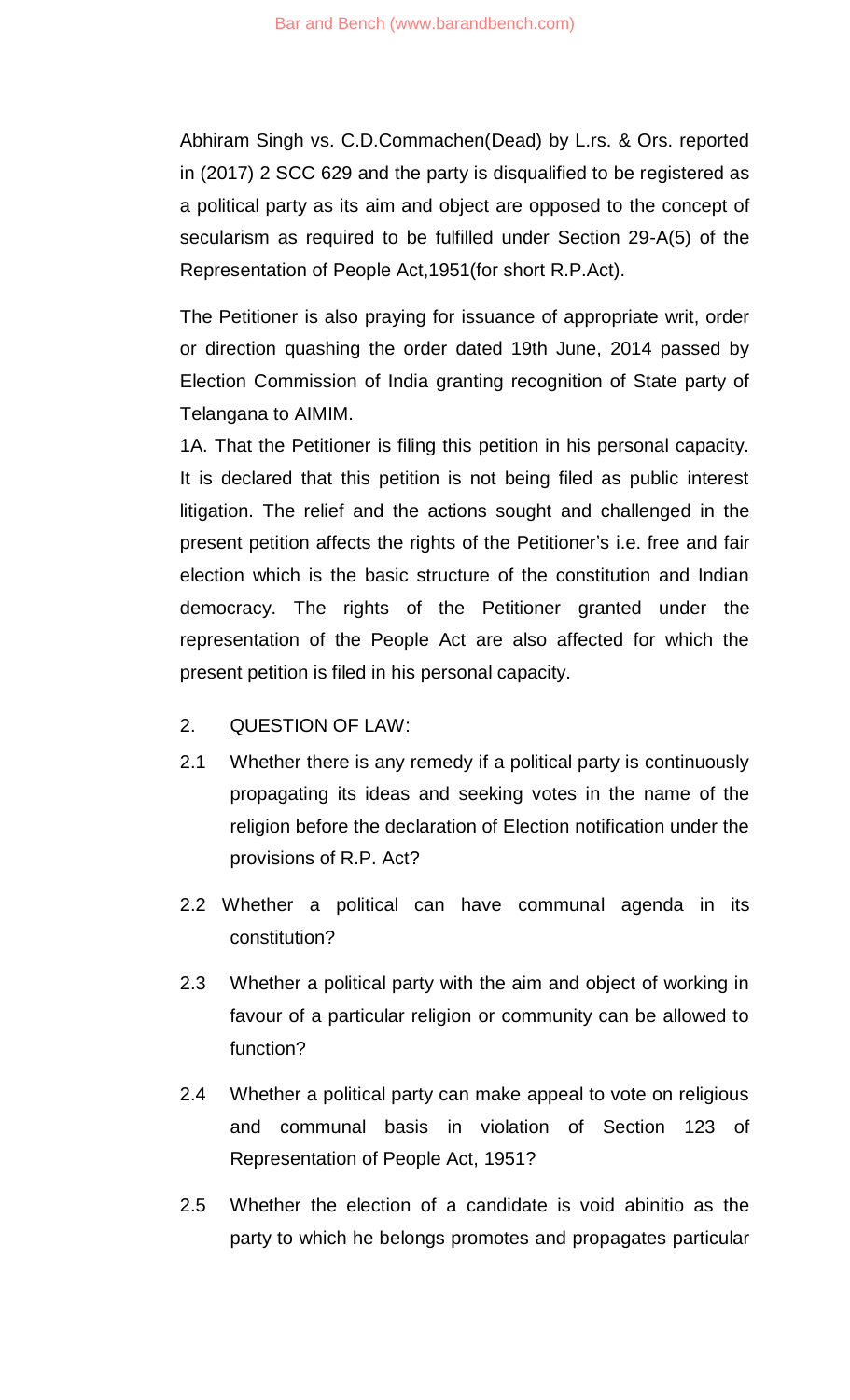religion, may be of voters or its candidates within the prohibited zone of Section 123(3) of Representation of People Act, 1951?

- 2.6 Whether a political party can seek vote in violation of the ratio of law laid down by the Apex Court rendered in case of Abhiram Singh vs. C.D.Commachen reported in (2017) 2 SCC 629?
- 2.7 Whether a political party is bound by the declaration made by it under Section 29-A(5) and its violation will entail disqualification for the party to continue and operate as a political party?
- 2.8 Whether a political party in the Indian context can go against the very ethos of Indian culture, cultural heritage and moral values being perceived by the citizens of the country from ages?
- 2.9 Whether a political party can advocate the welfare of a particular religious community?

# 3. FACTS OF THE CASE**:**

- 3.1 That in the year 1958 a political party in the name and style 'the All India Majlis-e-Ittehadul Musalimeen, (hereinafter referred to as the 'Party') was founded by the members of Muslim community on the lines of erstwhile Muslim League. The head office of the party is at Darussalam Board, Hyderabad State of Andhra Pradesh (now State of Telangana). A copy of aim, object and the constitution of All India Majlis-e-Ittehadul Musalimeen is annexed hereto and marked as **ANNEXURE P-1**.
- 3.2 That the meaning of 'All India Majilis-e-Ittehadul Musalimeen' (translated into English) is 'All India Council of the Union of Muslims.' The said party has its roots in the Majilis-e-Ittehadul Musalimeen founded in 1927 in the Hyderabad State of British India. This organization is committed to unite the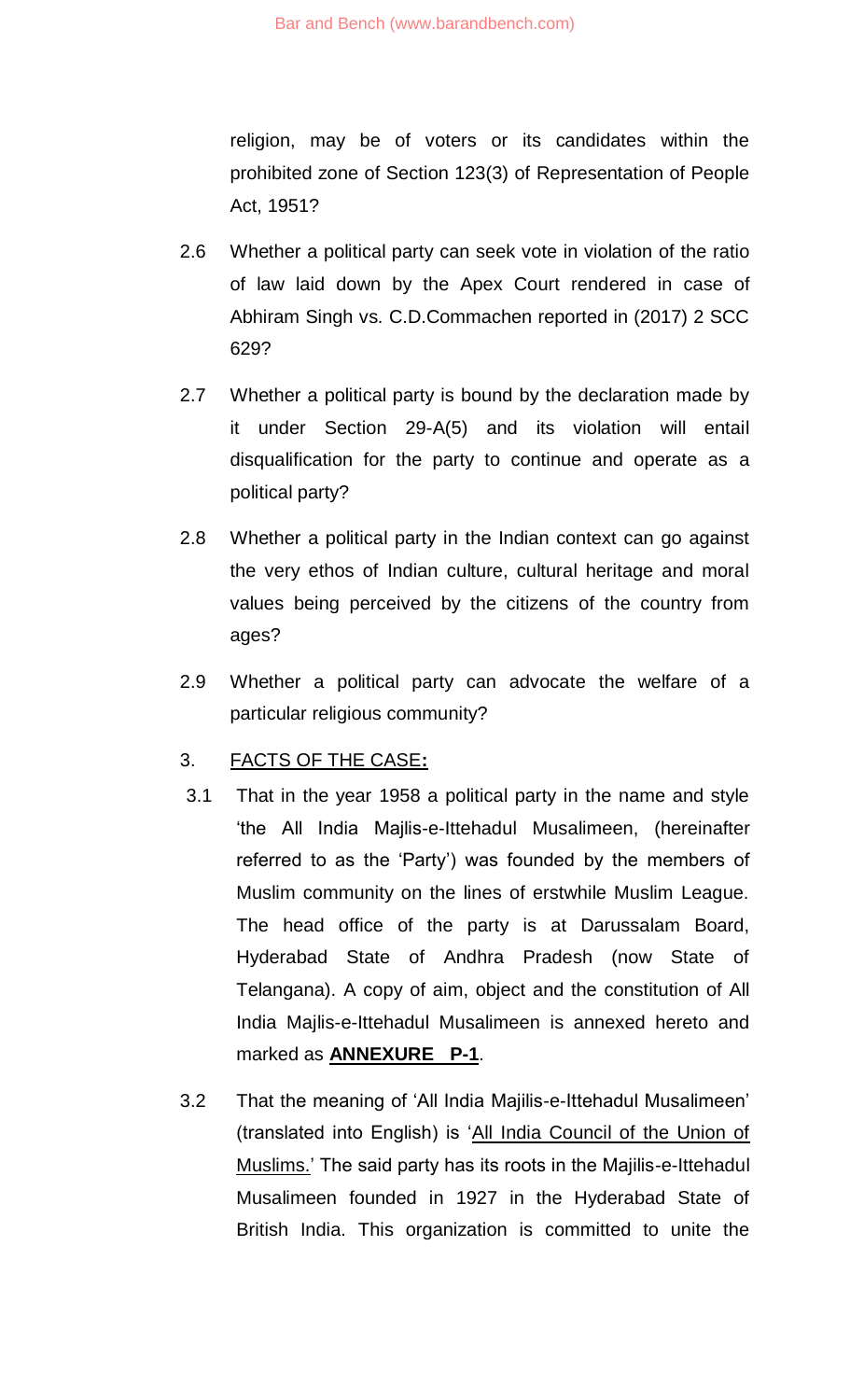followers of Islam and to enlarge the rights of Muslims in India.

- 3.3 That on 9.8.1989 the Secretary of the Party vide letter dated 9.8.1989 informed the Election Commission of India that amendment in the constitution of the party has been made in accordance with requirement of Sub-Section (4) of Section 29-A of the Representation of Peoples Act (hereinafter referred as R.P.Act),1951 and that such amendment has been made within a period of 60 days of the commencement of amendment made adding Section 29-A to the R.P. Act. A copy of letter dated 09.08.1989 sent by AIMIM to the Election Commission of India is annexed hereto and marked as **ANNEXURE P-2**.
- 3.4 That after the amendment of the constitution of the party it is clear that same is purely a party formed to espouse the cause of Muslim community and the same cannot be a secular party within the meaning of Section 29-A of the R.P.Act.

The word Majlis has been defined in para 2(a) to mean 'All India Majlis Ittehadul Muslimeen'.

The aim and object of the Majlis has been laid down in chapter 2 of the registered constitution of the party. From the aim and objectives of the party it is clear that same was formed in the same pattern the Indian Muslim League had been formed before partition of India. It is provided in the objective that:-

- (i) the party will work for social justice and economic upliftment of the backward sections of the society and the Muslims who are backward both economically and in the field of education.
- (ii) Strive for unity among the Muslims and safeguarding their rights and interest as guaranteed under the Constitution of India.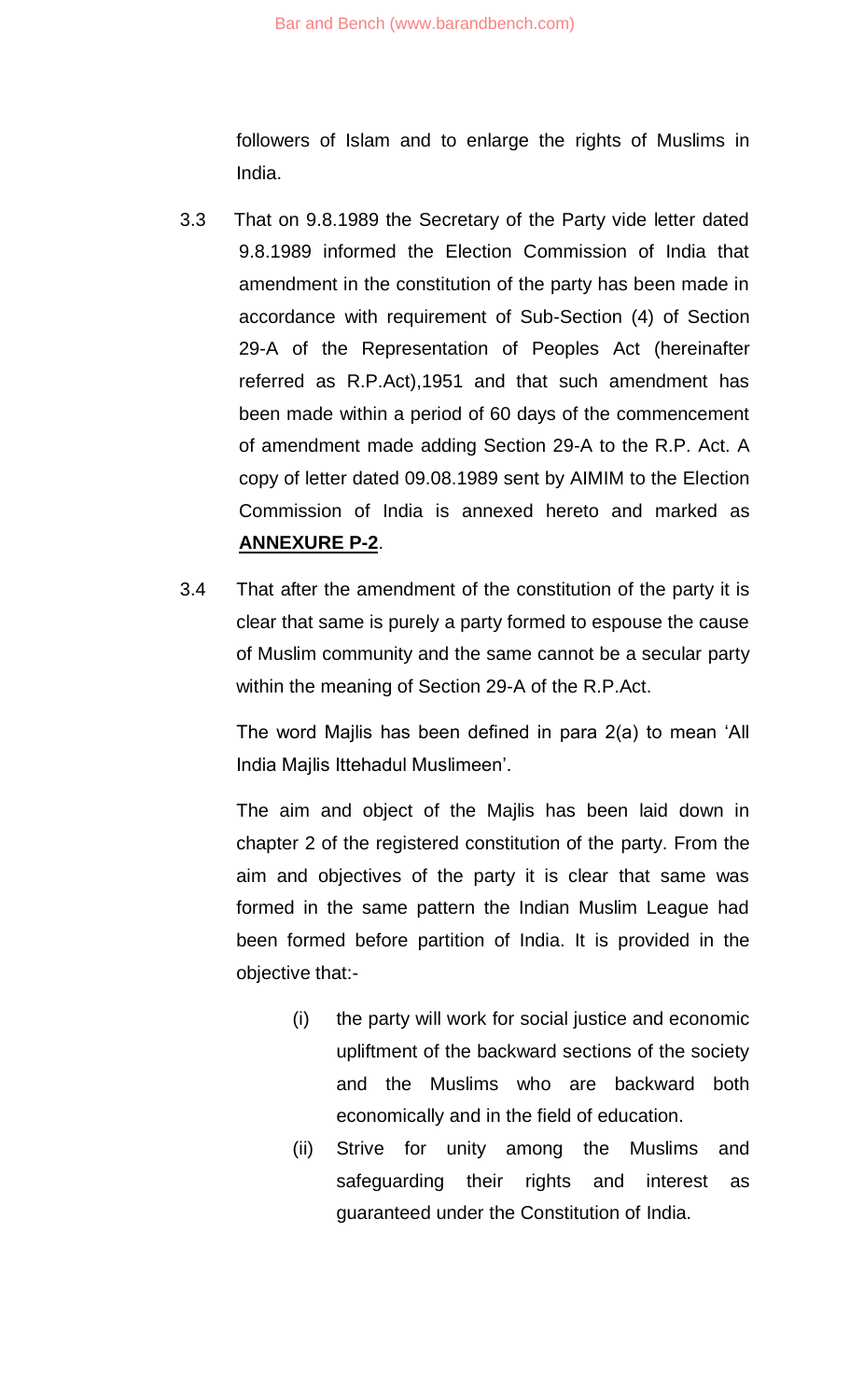- (iii) Promote education both technical and nontechnical.
- (iv) Promote Islamic Education (DeeniTaleem) among Muslims, the reading of Quraan and its understanding,
- (v) Create a general awakening among the Muslims to abide by the Shariat Laws.
- (vi) Resist all forms of discriminations in the recruitment to Government job and in Industrial Educational Institutions.
- (vii) Remove unemployment by securing employment in Government and Industrial Investment for Muslims and other backwards sections of the society in proportion to their population and to establish self employments schemes.
- (viii) Introduced an organize system of Zakath collection to help the poor and deserving members of the community.
- (ix) Promote harmonious and fraternal relations between Muslims and other communities to make them good citizens of India.
- (x) Help the victims of communal violence through rehabilitation programmes.
- (xi) Take part in the elections to Parliament, State Legislative Assemblies, Municipal Bodies and panchayats and set up candidates irrespective of caste and creed, to further the aims and objectives of the Majlis.
- (xii) Strive to see that Muslims ignore differences and factions, stick to their respective principles and cooperate in the maintenance of public peace, and morality subject to the religious, economic, social and other common problems.

In Chapter III the Constitution of the Majlis has been described.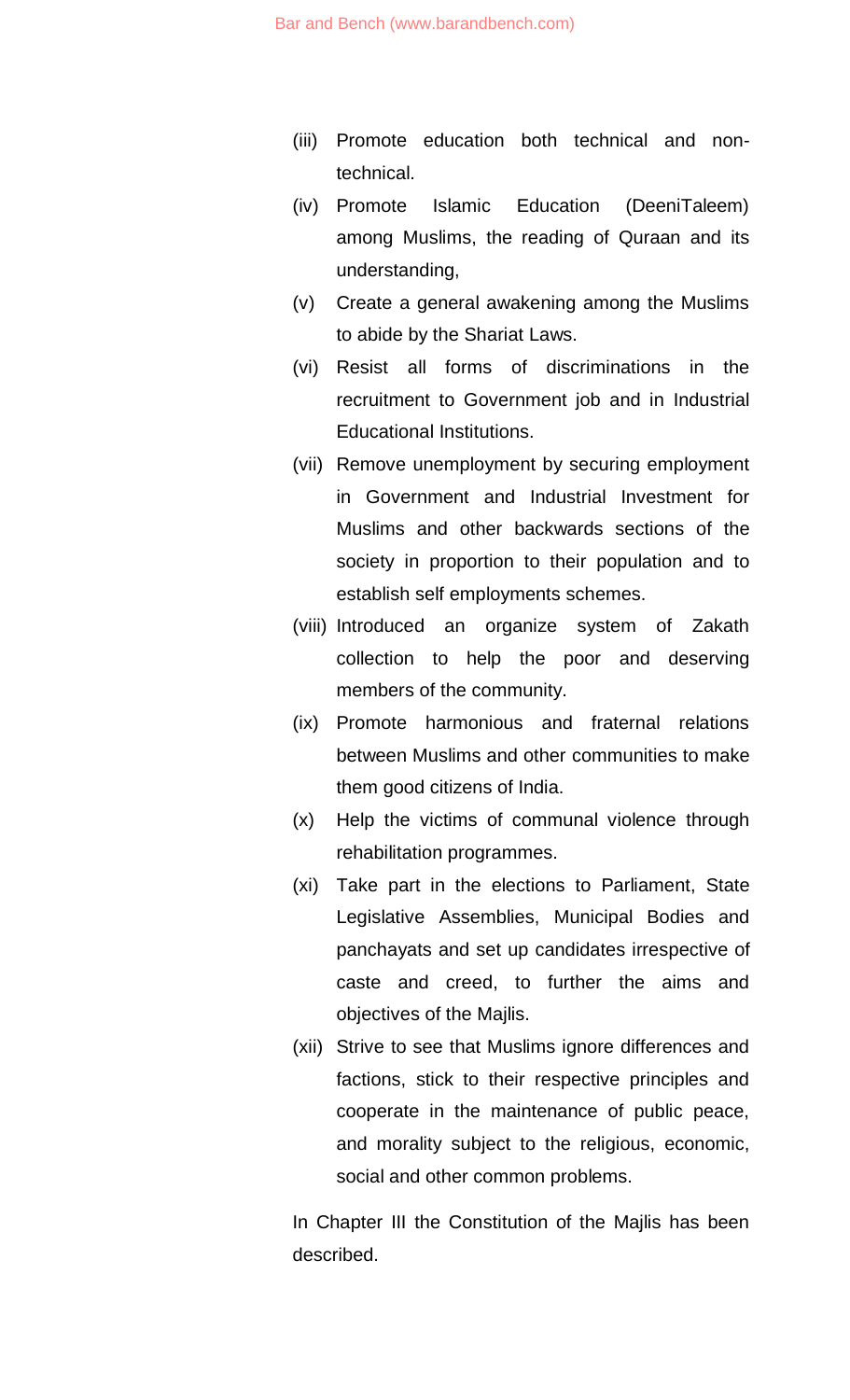Para 5 of the Constitution of Majlis runs as under:-

#### Membership and subscription:-

"Every citizen of India shall be eligible for membership of Majlis who pays annual subscription of Rs.2/- and agrees in writing to abide by the aims, objects of this constitution and as approved by the screening committee.

The entire constitution of the party is based on Islamic Principles. There is provision for meeting of Majlis Ameela, Majlis Shura.

Para 25 of the Constitution of the party runs as under:-

#### **Representations of Communities**:

The MajlistShura shall possibly contain atleast two members from each of the Communities namely Sunni, Shia, AhlaHadees, Mahdavi, Sulaimani, Dawoodi and Ismailee. After the election, if it is learnt that any Community is not represented, then the Secretary shall fix a date and call such persons of said Community who are the General members of the Majlis. Their names will be submitted before the MujlisShura, And the Majlis Shura will elect out of them, the required numbers of members according to section 24 (b) and such elected members will be considered to be the members of Majlis Shura.

3.5 That alongwith the letter dated 9.8.1989 additional particulars were also furnished for registration as a political party by AIMIM. According to the particulars furnished to the Election Commission it appears that in the meeting held on  $19-20<sup>th</sup>$ January, 1989 at Nizamabad the earlier constitution was resolved to be amended reciting the mandate of amended Section 29A of R.P.Act to the effect that the party shall have faith and allegiance to the Constitution of India and will abide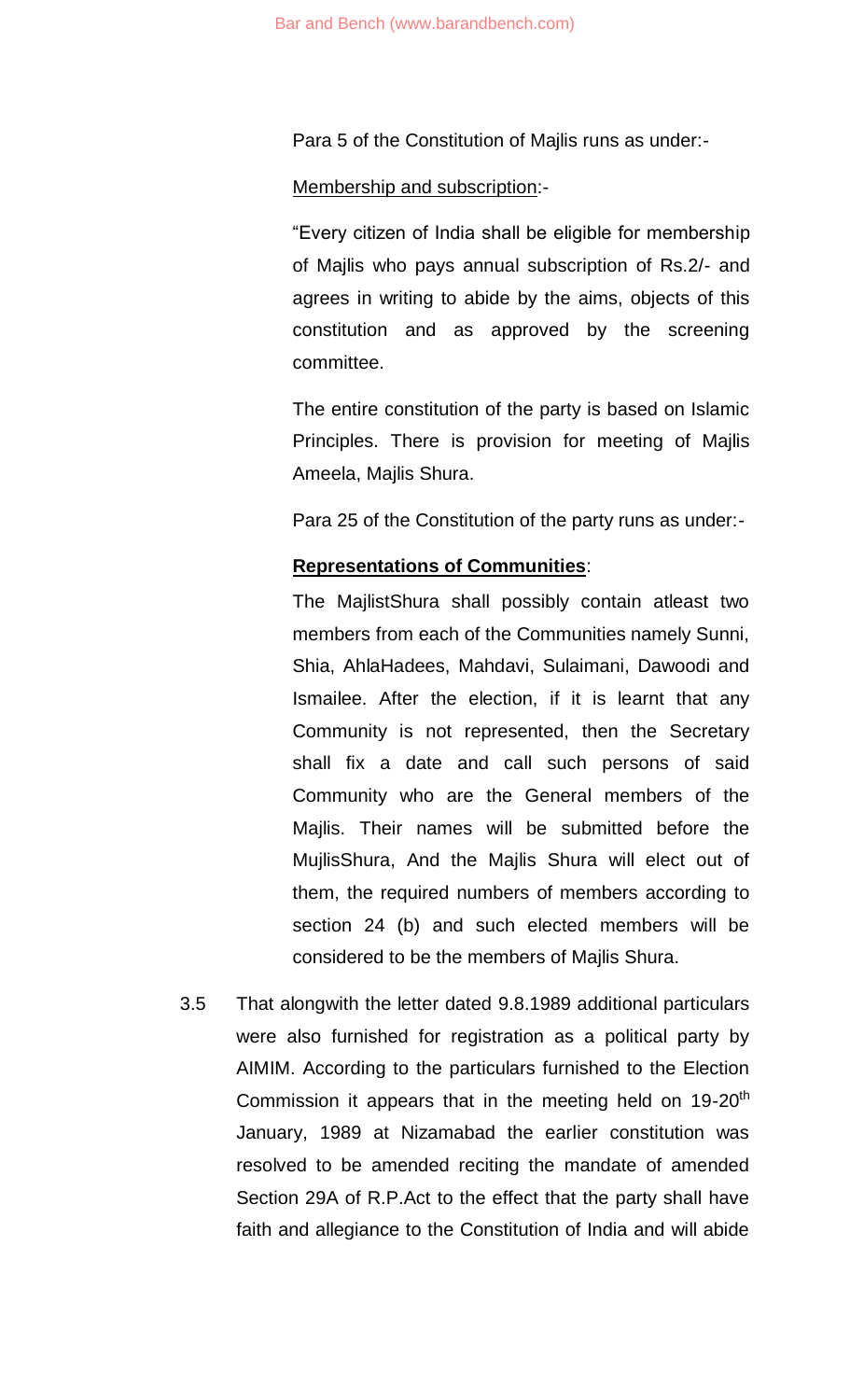by the Principles of Socialism, Secularism and Democracy and would hold the sovereignty and integrity of India.

- 3.6 That the above particulars also show that amendment was made in the aims and object of the party to show that it was not a party working for Muslims only but in essence and in substance the party continued and is continuing to work for the benefit of Muslim community. The agenda of the party is completely communal.
- 3.7 That the Election Commission could not have registered the party as a political party as infact and inspirit it was committed to work for Muslim community and it could be treated as a secular party from any angle.
- 3.8 That the Election Commission vide circular/order No.56/ Review/2014/PPS-II dated 19.06.2014 has granted recognition of State Party in State of Telangana to All India Majlis-e-Ittehadul-Musalimeen. It is noteworthy that party has achieved the status of State party by playing communal cards arousing the feelings of Muslim community. A copy of circular/order No.56/ Review/2014/PPS-II dated 19.06.2014 issued by the Election Commission of India granting recognition of State level party to AIMIM in the State of Telangana is annexed hereto and marked as**ANNEXURE P-3**.
- 3.9 That Shiv Sena is a registered political party with the Election Commission of India and is a recognized State party for the State of Maharashtra.
- 3.10 That the petitioner is President of Shiv Sena of the State of Telangana for the last more than 4 years. In the General Election held in the year 2014 for Lok Sabha he had contested from Malkajgiri Constituency as a candidate Shiv Sena. Shiv Sena wants to expand the party in other States including the State of Andhra and Telangana.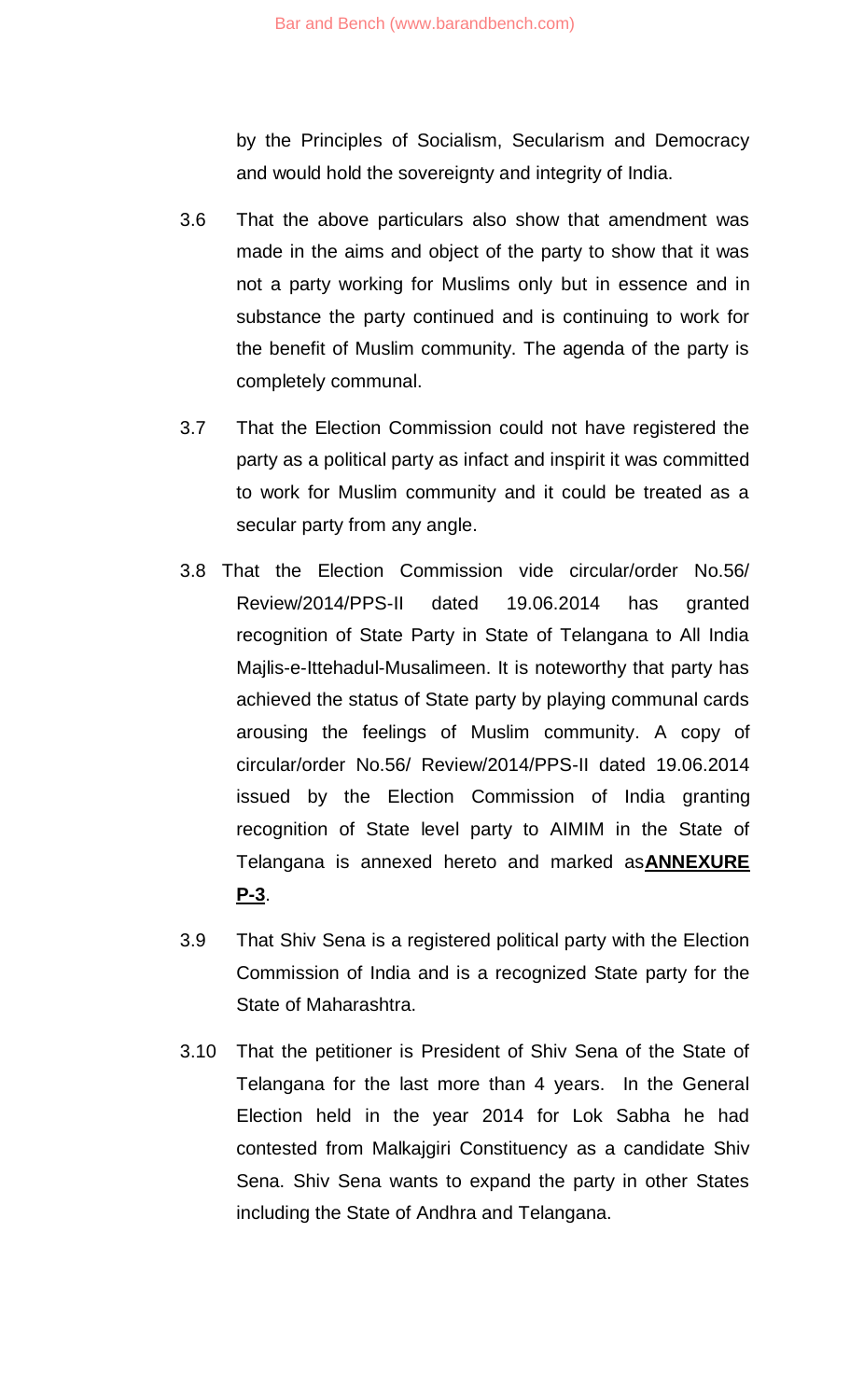- 3.11 That it is noteworthy that AIMIM was founded as a political party in the year 1958 on the same lines and thinking on which Muslim League was formed before independence which forced the formation of Pakistan by way of partition of mother India. A very valuable and large area of India was given to Pakistan without any justification.
- 3.12 That it is noteworthy to mention that Muslims came from Arab country and ruled for considerable long time causing serious damage to the life, property, cultural heritage of the country and forced Hindus to embrace Islam at large scale adopting most barbaric methods. In 1946-47 the disruptive elements forced the then thinkers and persons at the helm of political affairs to accept the demand of Mohammed Ali Jinnah leader of Muslim League for giving major portion of India to Pakistan as they did not want to live with Hindu community.
- 3.13 That the Petitioner is law abiding citizen, believe in the majesty of law and supremacy of the constitution and feels his bounden duty to preserve and protect the sovereignty and integrity of India and to fight against communal forces to ensure that such forces do not create panic situation arousing the feelings of Muslims again for another partition of the country.
- 3.14 That it is noteworthy that the office bearers, leaders and workers of AIMIM are continuously abusing Hindu religion, their Gods Goddesses. A number of FIR's have been lodged against them. The Muslims are basically against idol worship. The idol worship is 'kufr' for them. The office bearers and leaders of the party abuse Hindu community and idol worship to attract members of Muslim community. The Petitioner can establish the said facts, if so required under the orders of Hon'ble Court.
- 3.15 That the constitution of AIMIM clearly raises issues relating to Muslim community and thinks only for the welfare of Muslims,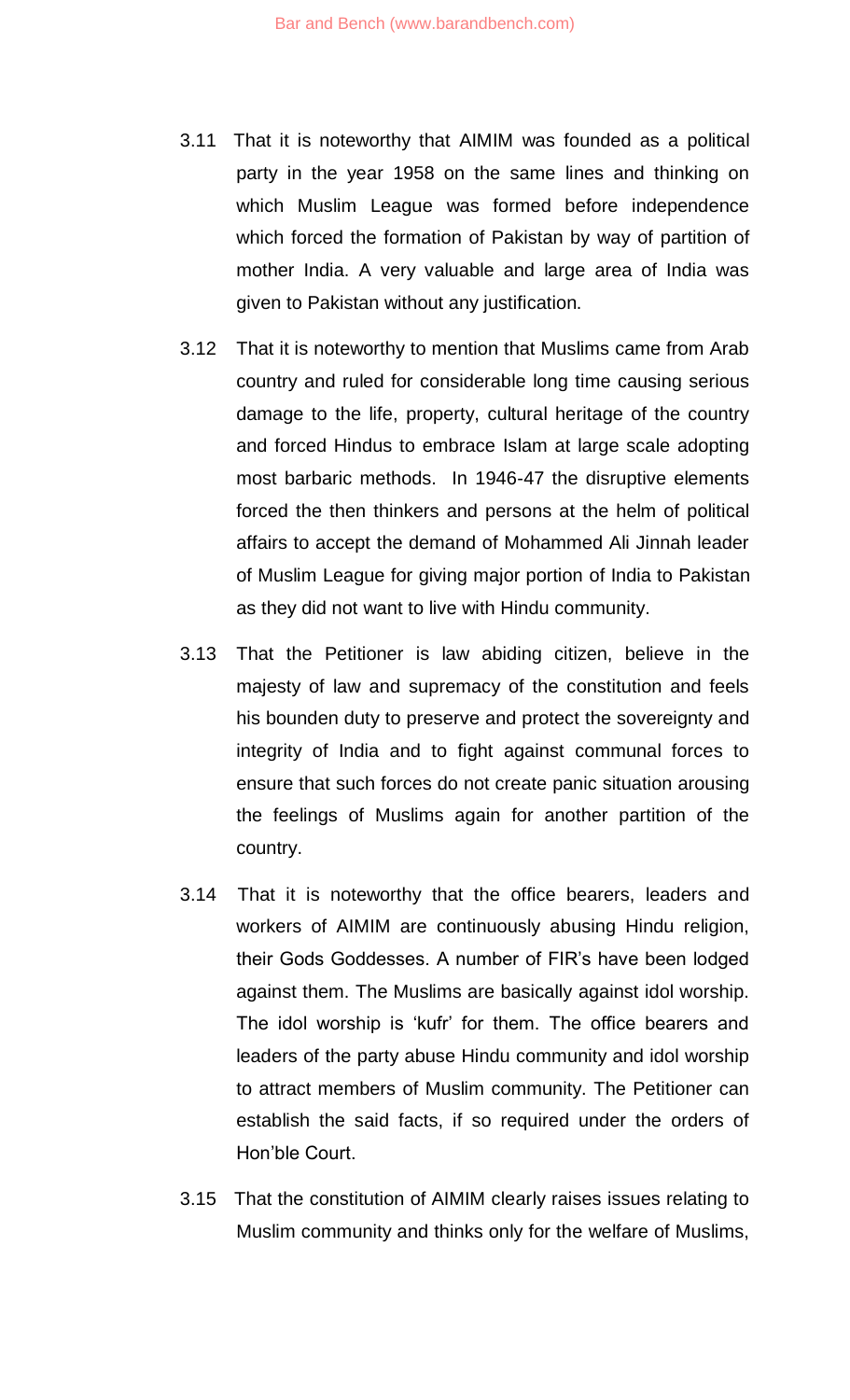which is violative of the principles of secularism as envisaged by the Constitution of India.

- 3.16 That the parliament by amending R.P. Act, 1951 in the year 1989 adding Section 29A to the said Act has clearly provided that every party intending to be registered must give a declaration to the effect that it will abide by the principles of socialism and secularism and will uphold the sovereignty and integrity of India. The party having aim and object for the benefit of only Muslim community, formed on communal concept can in no way fulfill the object of secular principles. The declaration, given by AIMM to uphold the secular principles is farce and fraud on the law and the constitution.
- 3.17 That every political party is bound to follow the provisions contained in Section 123 of R.P. Act and to ensure that its candidates do not seek vote making religious appeal. No political party can muster votes on basis of religion either of the candidate or of the voters. No such action can be done for furtherance of election prospects of the candidates making any appeal on the basis of religion directly or indirectly.
- 3.18 That AIMIM is bound to violate Section 123 of R.P. Act as its aim and objects are based on communal basis slanted in favour of Muslim community and is bound to indulge in corrupt activities prohibited by Section 123 of R.P. Act and the laid down by the Apex Court in Abhiram Singh's case (Supra).
- 3.19 That Section 123 prohibits to seek votes by making religious appeal either of the candidate or the voter. A political party also cannot seek votes on the basis of religion, creed, caste, language etc. If the very foundation of the political party is communal and religion based, it cannot remain secular and is bound to violate the very concept of free and fair election free from religious bias.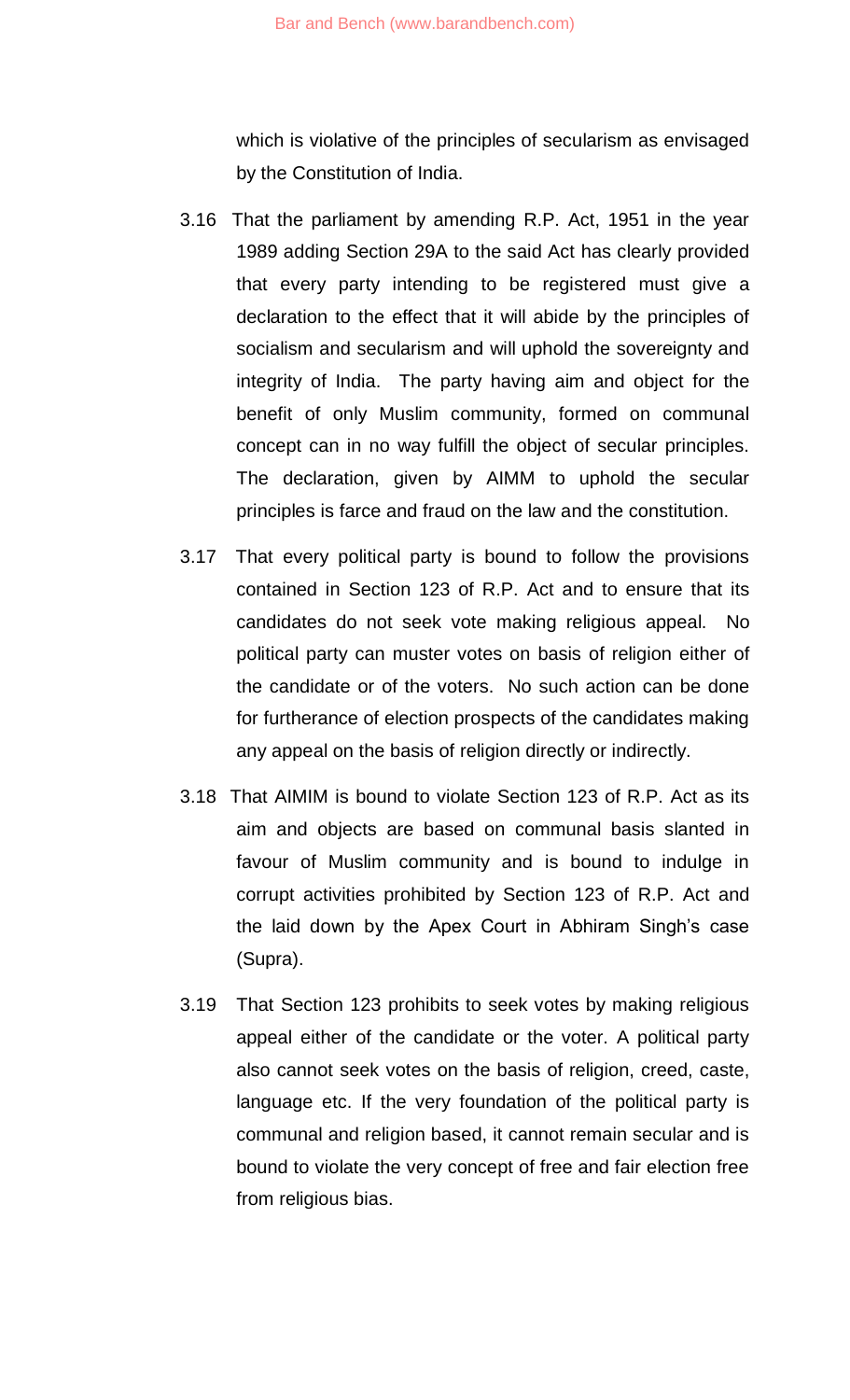- 3.20 That the golden words written in the Constitution and recognized in judicial pronouncements would be dead letters if bypassed by disgruntled persons playing fraud on the law and the Constitution.
- 3.21 That it is very difficult for the Petitioner to muster public support in favour of his party, the Shiv Sena, as communal passion of Muslims is being spread by AIMIM and politics is being communalized. The Petitioner cannot survive unless he also indulges in arousing the feelings of Hindus but he, being committed to law and the Constitution and feeling his responsibility towards motherland, cannot indulge in nefarious activities.
- 3.22 That since AIMIM is a registered political party with the aim and objects on communal line committed for the cause of the rights and welfare of Muslim community, it will have freedom to propagate religion in strengthening the party and during elections to seek votes by making communal appeal, being protected as a registered and also a recognized State level party in the elections. The result would be that the thinking and working of the party will be a serious threat to the future of India. It would be very obnoxious position if wrong is not snubbed at the threshold to protect the rights of law abiding citizens. It is well established that a thing which cannot be achieved directly, cannot be achieved indirectly.
- 3.23 That a seven judge bench in Abhiram Singh's case (supra) of the apex Court has held that:-

"no candidate or any person acting on his behalf can seek vote in the name of religion, whether the appeal was in the name of the candidate's religion or that of the opponent or that of the voters. It has been held that an appeal in the name of religion, race, caste, community or language is forbidden under Section 123(3) of the R.P.Act. It has also been held that:- 'so interpreted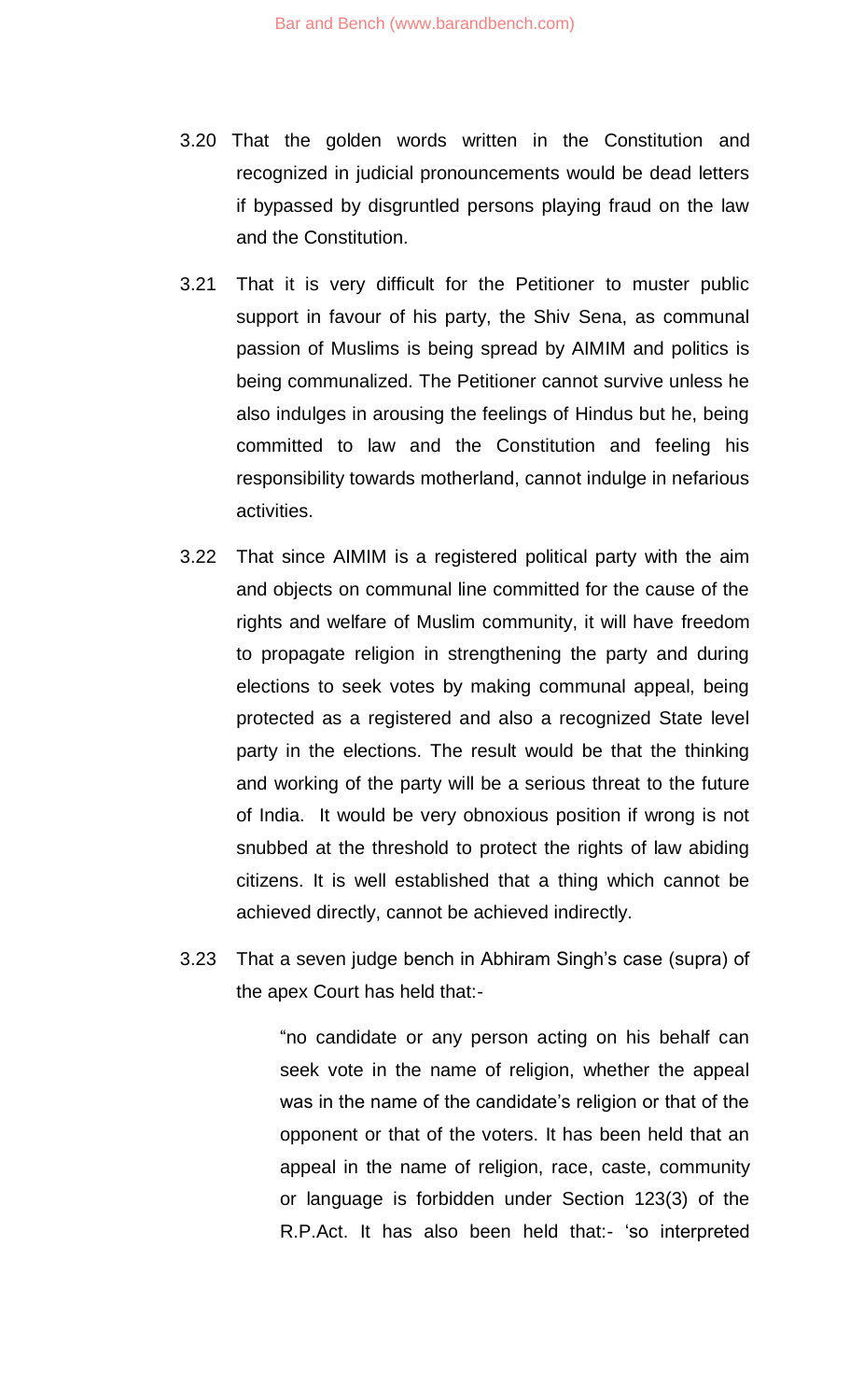religion, race, caste, community or language would not be allowed to play any role in the electoral process and should an appeal be made on any of those considerations, the same would constitute a corrupt practice".

- 3.24 That Section 29-A (5) of R.P.Act. makes it clear that every political party is bound to follow the principles of secularism. Section 123 of the said Act prohibits the use of religion in election. The violation of said provision entails the election void for adopting corrupt practice and the candidate may be tried on criminal side for such act.
- 3.25 That the Apex Court in case of Indian National Congress(I) vs. Institute of Social Welfare & Ors. reported in (2002) 5 SCC 685 in para 17 has held that:-

"We are therefore, of the view that neither under the symbols order nor under Section 29-A of the Act, the Election Commission has been conferred with any express power to de-register a political party registered under Section 29-A of the Act on the ground that it has either violated the provisions of the Constitution or any provision of undertaking given before the Election Commission at the time of registration".

In para 38 has held that:-

"We have already extensively examined the matter and found that the Parliament consciously had not chosen to confer any power on the Election Commission to deregister a political party on the premise it has contravene the provisions of Sub-section(5) of Section 29-A. The question which arises for our consideration is whether in the absence of any express or employ power, the Election Commission is empowered the cancel the registration of political party in the strength of the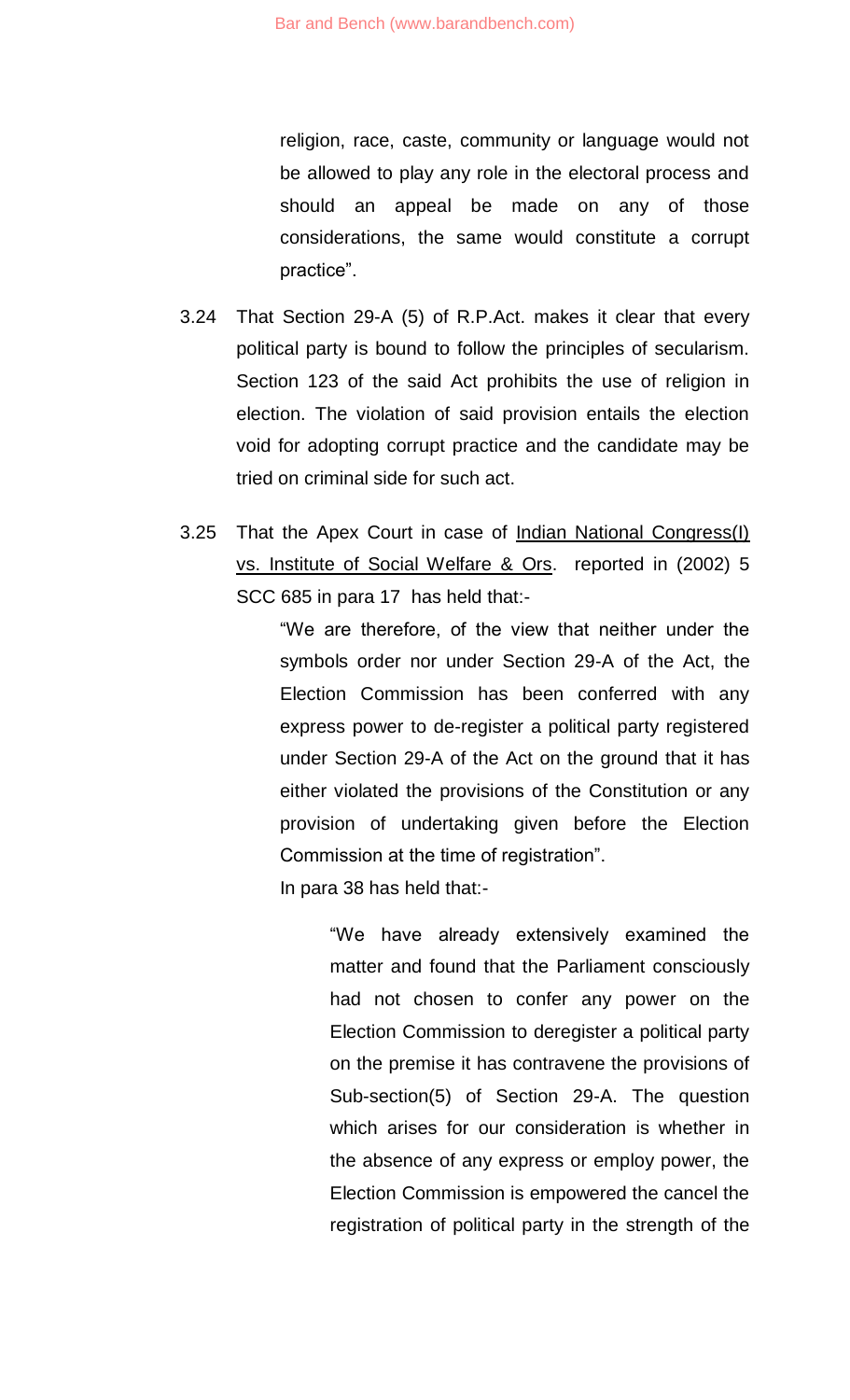provisions of Section 21 of the General Clauses Act.'

Further in para 39 it has been held that:-

"But the order which is the commission is required to pass under Section 29-A is neither a legislative nor an executive order but is a quasi-judicial order. We have already examined this aspect of the matter in the foregoing paragraph and held that the function exercisable by the Commission under Section 29-A is essentially quasi-judicial nature and order passed thereunder is quasi judicial order. In that view of the matter, the provisions of Section 21 of the General Clauses Act cannot be invoked to confer powers of deregistration/cancellation of registration after enquiry by the Election Commission'.

Further in paragraph 41.2 it has been held that:-

"The Election Commission while exercising its power to register a political party under Section 29-A of the Act, acts quasi judicially and decision rendered by it in a quasi judicial order and once a political party registered, no power of review having been conferred on the Election Commission, it has no power to review the order registering a political party for having violated the provisions of the Constitution or for having committed breach of undertaking given to the Election Commission at the time of registration".

3.26 That in another judgment the Apex Court in case of Prabasi Bhalai Sangathan vs. Union of India reported in (2014) 11 SCC 477, while interpreting the powers of Election Commission has held in para 29 that:-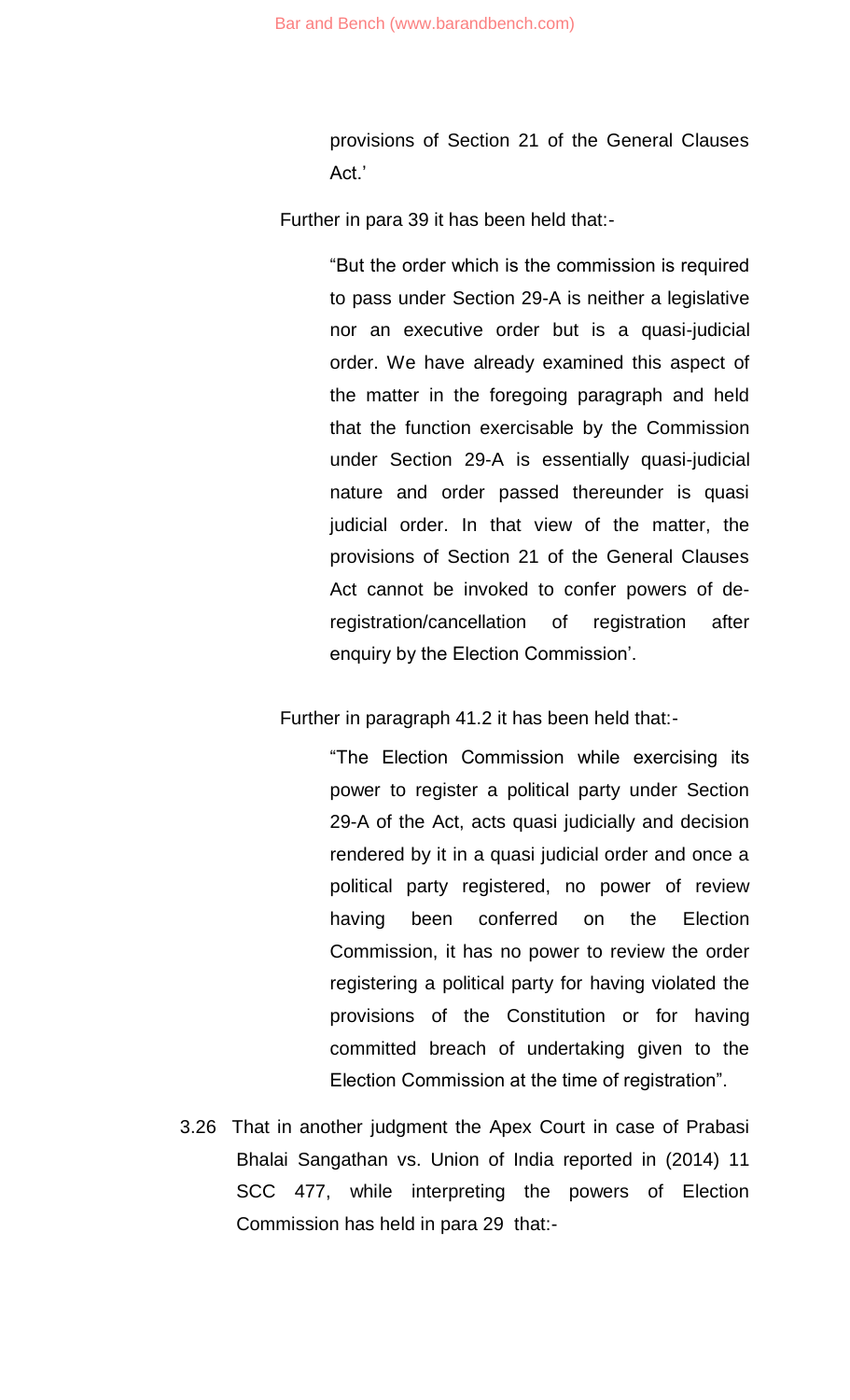"In view of the fact that the Law Commission has undertaken the study as to whether the Election Commission should be confer the power to derecognize a political party disqualifying it all its members, if a party or its members commit the offence referred to hereinabove. We request the Law Commission to also the examine the issues raised herein above thoroughly and also to consider if it deems proper, the defining the expression 'hate speech' and make recommendations to Parliament to strengthen the Election Commission curb the menace of "hate speeches" irrespective of whether made."

- 3.27 That in the above situation the Petitioner has no remedy except to knock the door of the Hon'ble Court for proper implementation of the judgment rendered by apex court in Abhiram Singh's case and for making the declaration given under Section 29-A(5) of R.P.Act meaningful, purposive and workable.
- 3.28 That it is relevant to mention that the Parliament has not enacted any law conferring the power on the Election Commission to take action against a political party in case it violates the undertaking given under Section 29-A(5) and Section 123 of R.P.Act.
- 3.29 That in view of the above legal proposition the Hon'ble Court may issue appropriate writ quashing of registration of AIMIM as a political party and order dated 19.06.2014 passed by Election Commission of India recognizing the said party as a State level party of State of Telangana.
- 3.30 That from the ratio of law declared by the apex court it is clear that the Petitioner are any person cannot approach the Election Commission to derecognize/cancel the registration of the party.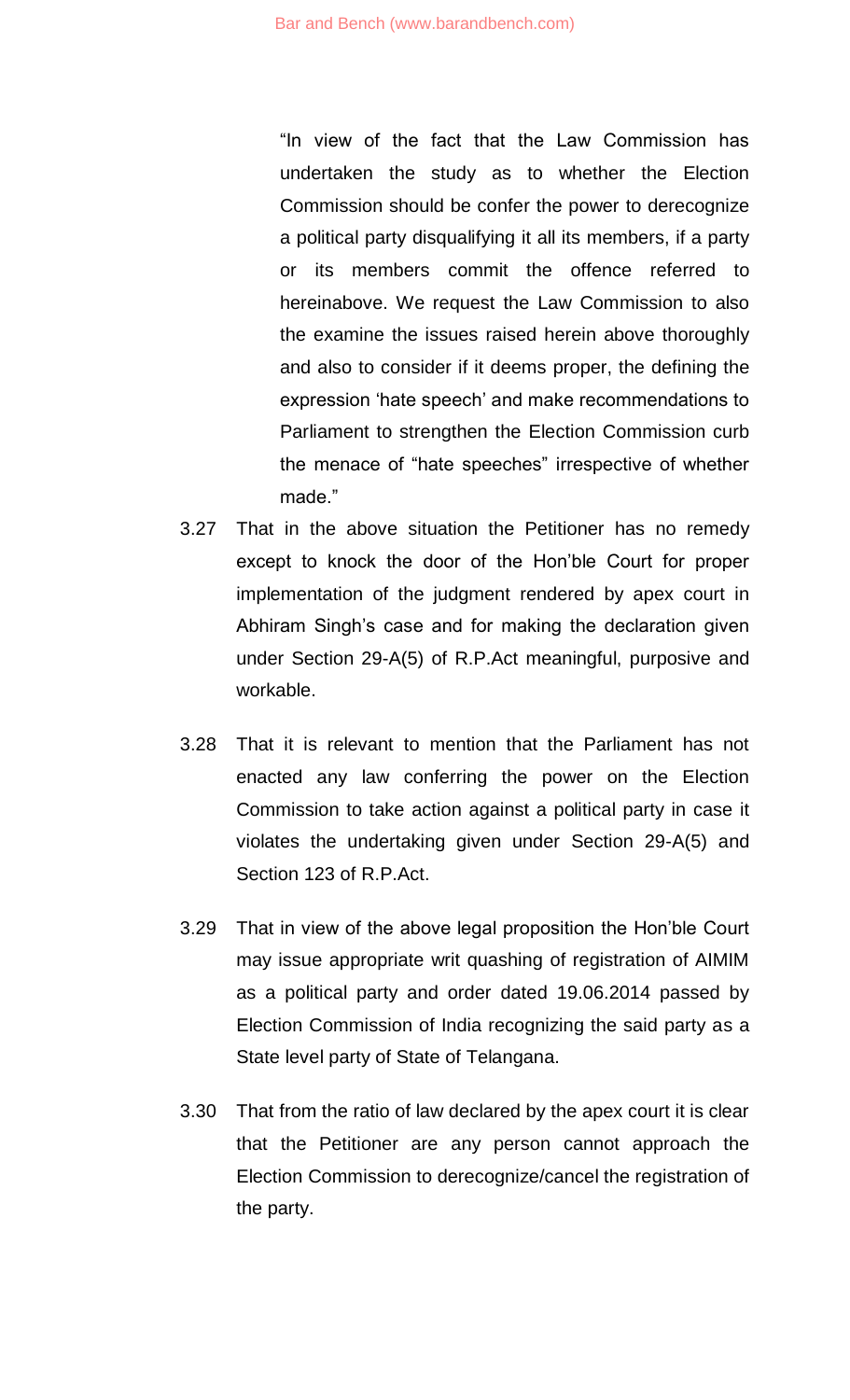- 3.31 That in view of the above the Petitioner has no remedy except to invoke the jurisdiction of the Hon'ble Court under Article 226 of the Constitution of India to get justice and prevent the fraud played by the party on the law and the Constitution.
- 4. That having no other efficacious remedy the Petitioner is invoking the jurisdiction of this Hon'ble Court under article 226 of the Constitution of India on amongst others, on the following:-

# 5**. GROUNDS**

- 5.1 Because a political party cannot have communal agenda in its constitution.
- 5.2 Because a political party with the aim and object of working in favour of a particular religion or community cannot be allowed to function.
- 5.3 Because a political party cannot make appeal to vote on religious and communal basis in violation of Section 123 of Representation of People Act, 1951.
- 5.4 Because the election of a candidate is void ab-initio as the party to which he belongs propagates particular religion, may be of voters or its candidates within the prohibited zone of Section 123(3) of Representation of People Act, 1951.
- 5.5 Because a political party cannot seek votes in violation of the ratio of law laid down by the apex court rendered in case of Abhiram Singh vs. C.D.Commachen reported in (2017) 2 SCC 629.
- 5.6 Because a political party is bound by the declaration made by it under Section 29-A(5) and its violation will entail disqualification for the party to continue and operate as a political party.
- 5.7 Because a political party in the Indian context cannot go against the very ethos of Indian culture, cultural heritage and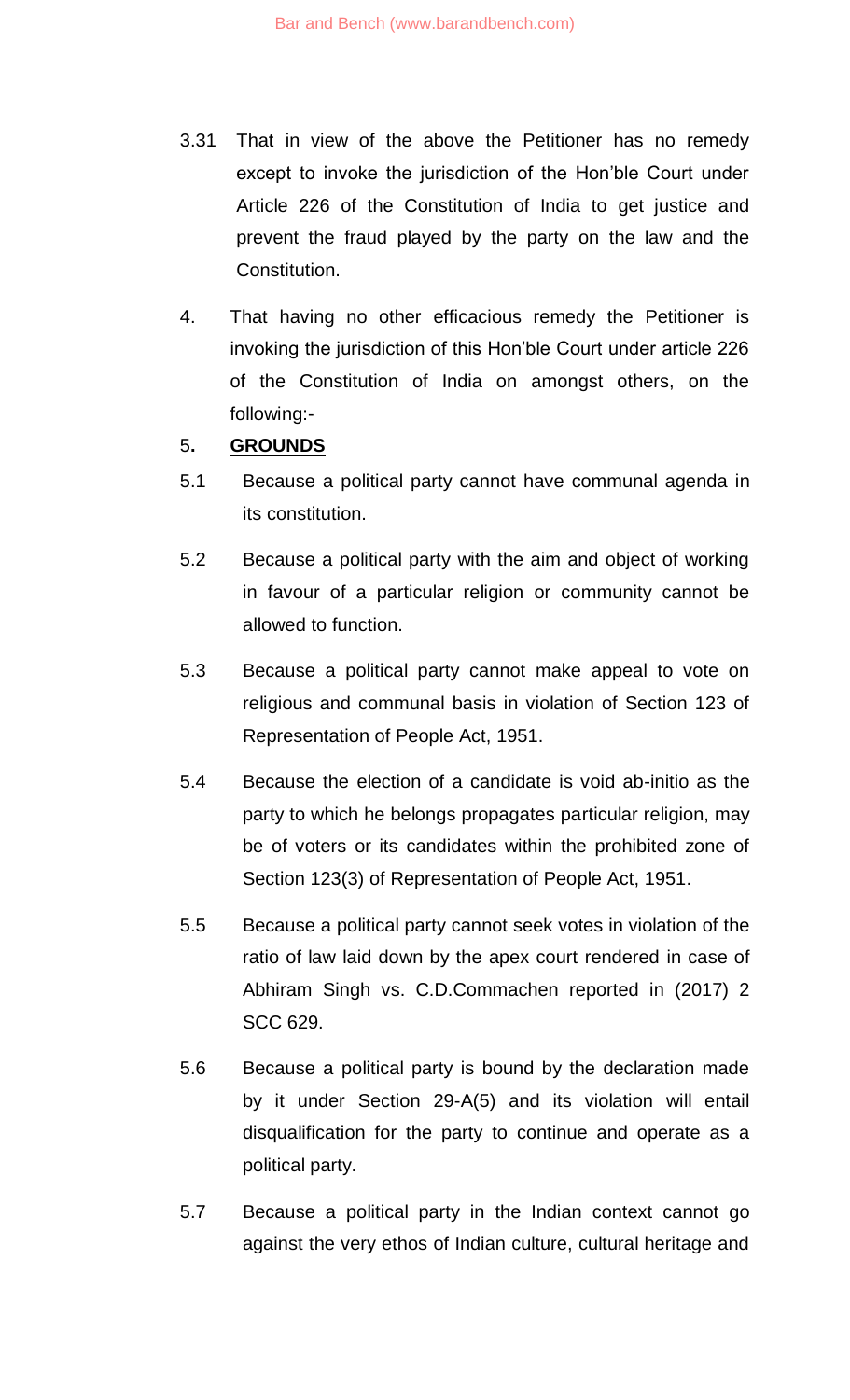moral values being perceived by the citizens of the country from ages.

- 5.8 Because a political party cannot advocate the welfare of a particular religious community.
- 5.9 Because the Election Commission could not have registered the party as a political party as infact and inspirit it was committed to work for Muslim community and it could be treated as a secular party from any angle.
- 5.10 Because the Petitioner is law abiding citizen, believe in the majesty of law and supremacy of the constitution and feels his bounden duty to preserve and protect the sovereignty and integrity of India and to fight against communal forces to ensure that such forces do not create panic situation arousing the feelings of Muslims again for another partition of the country.
- 5.11 Because the office bearers, leaders and workers of AIMIM are continuously abusing Hindu religion, their Gods Goddesses. A number of FIR's have been lodged against them. The Muslims are basically against idol worship. The idol worship is 'kufr' for them. The office bearers and leaders of the party abuse Hindu community and idol worship to attract members of Muslim community. The Petitioner can establish the said facts, if so required under the orders of Hon'ble Court.
- 5.12 Because the constitution of AIMIM clearly raises issues relating to Muslim community and thinks only for the welfare of Muslims, which is violative of the principles of secularism as envisaged by the Constitution of India.
- 5.13 Because the parliament by amending R.P. Act, 1951 in the year 1989 adding Section 29A to the said Act has clearly provided that every party intending to be registered must give a declaration to the effect that it will abide by the principles of socialism and secularism and will uphold the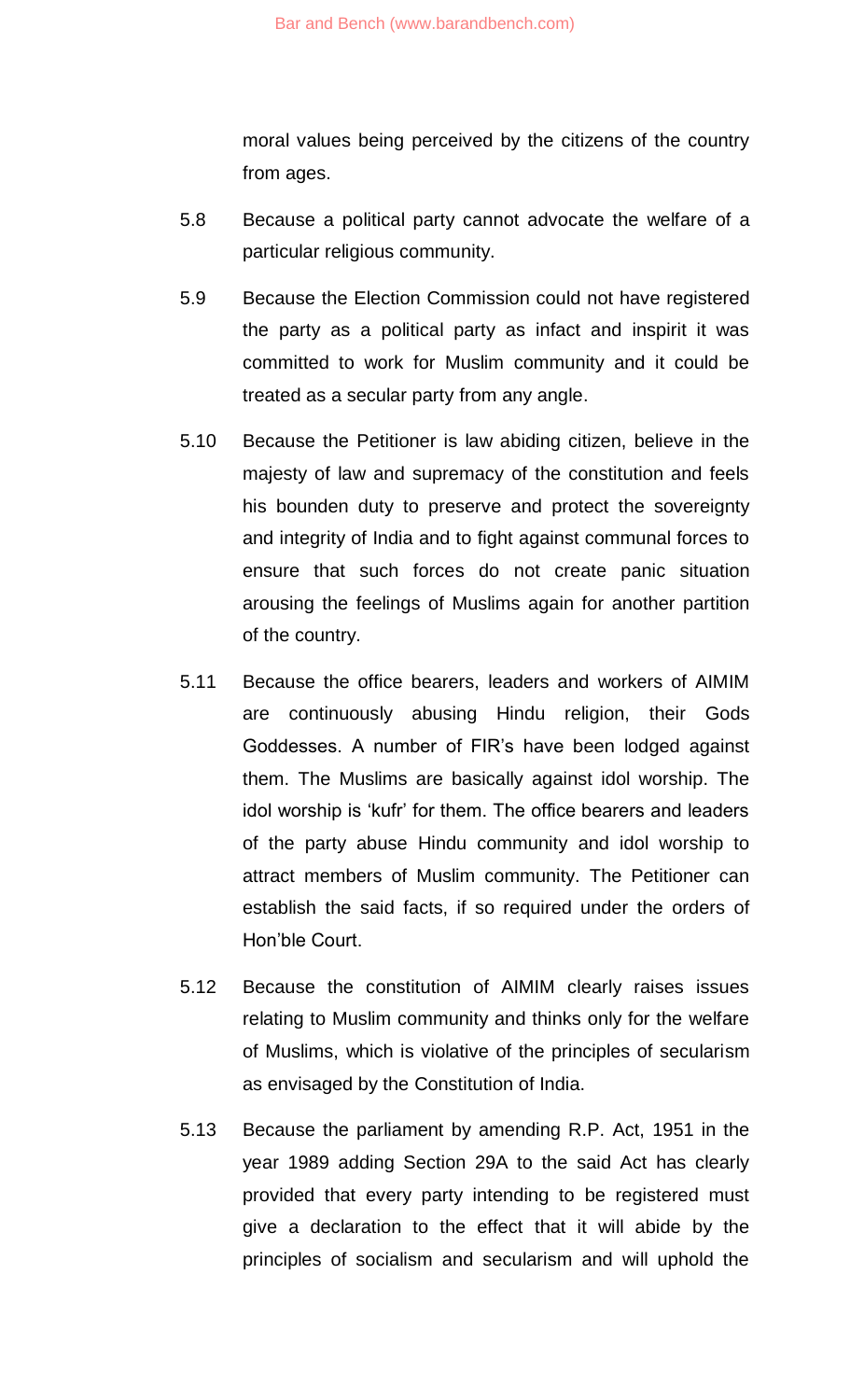sovereignty and integrity of India. The party having aim and object for the benefit of only Muslim community, formed on communal concept can in no way fulfill the object of secular principles. The declaration, given by AIMM to uphold the secular principles is farce and fraud on the law and the constitution.

- 5.14 Because every political party is bound to follow the provisions contained in Section 123 of R.P. Act and to ensure that its candidates do not seek vote making religious appeal. No political party can muster votes on basis of religion either of the candidate or of the voters. No such action can be done for furtherance of election prospects of the candidates making any appeal on the basis of religion directly or indirectly.
- 5.15 Because AIMIM is bound to violate Section 123 of R.P. Act as its aim and objects are based on communal basis slanted in favour of Muslim community and is bound to indulge in corrupt activities prohibited by Section 123 of R.P. Act and the law laid down by the Apex Court in Abhiram Singh's case (Supra).
- 5.16 Because Section 123 prohibits to seek votes by making religious appeal either of the candidate or of the voter. A political party also cannot seek votes on the basis of religion, creed, caste, language etc. If the very foundation of the political party is communal and religion based, it cannot remain secular and is bound to violate the very concept of free and fair election free from religious bias.
- 5.17 Because it is very difficult for the Petitioner to muster public support in favour of his party, the Shiv Sena, as communal passion of Muslims is being spread by AIMIM and politics is being communalized. The Petitioner cannot survive unless he also indulges in arousing the feelings of Hindus but he, being committed to law and the Constitution and feeling his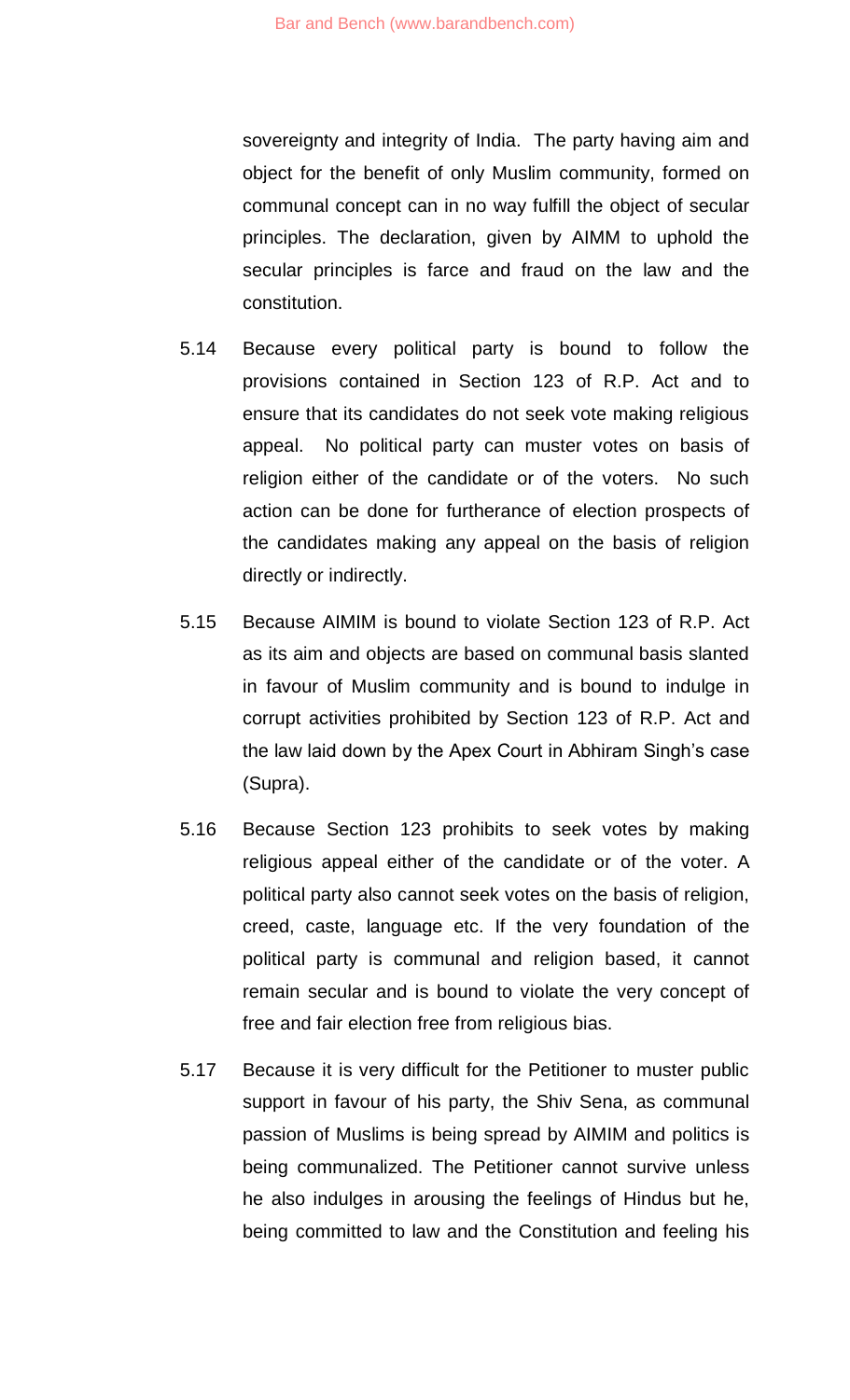responsibility towards motherland, cannot indulge in nefarious activities.

5.18 Because a seven judges bench in Abhiram Singh's case (supra) of the apex Court has held that:-

> "no candidate or any person acting on his behalf can seek vote in the name of religion, whether the appeal was in the name of the candidate's religion or that of the opponent or that of the voters. It has been held that an appeal in the name of religion, race, caste, community or language is forbidden under Section 123(3) of the R.P.Act. It has also been held that:- 'so interpreted religion, race, caste, community or language would not be allowed to play any role in the electoral process and should an appeal be made on any of those considerations, the same would constitute a corrupt practice".

- 5.19 Because Section 29-A (5) of R.P.Act makes it clear that every political party is bound to follow the principles of secularism. Section 123 of the said Act prohibits the use of religion in election. The violation of said provision entails the election void for adopting corrupt practice and the candidate may be tried on criminal side for such act.
- 5.20 Because a seven judges bench in Abhiram Singh's case (supra) of the apex Court has also held that:-

"no candidate or any person acting on his behalf can seek vote in the name of religion, whether the appeal was in the name of the candidate's religion or that of the opponent or that of the voters. It has been held that an appeal in the name of religion, race, caste, community or language is forbidden under Section 123(3) of the R.P.Act. It has also been held that:- 'so interpreted religion, race, caste, community or language would not be allowed to play any role in the electoral process and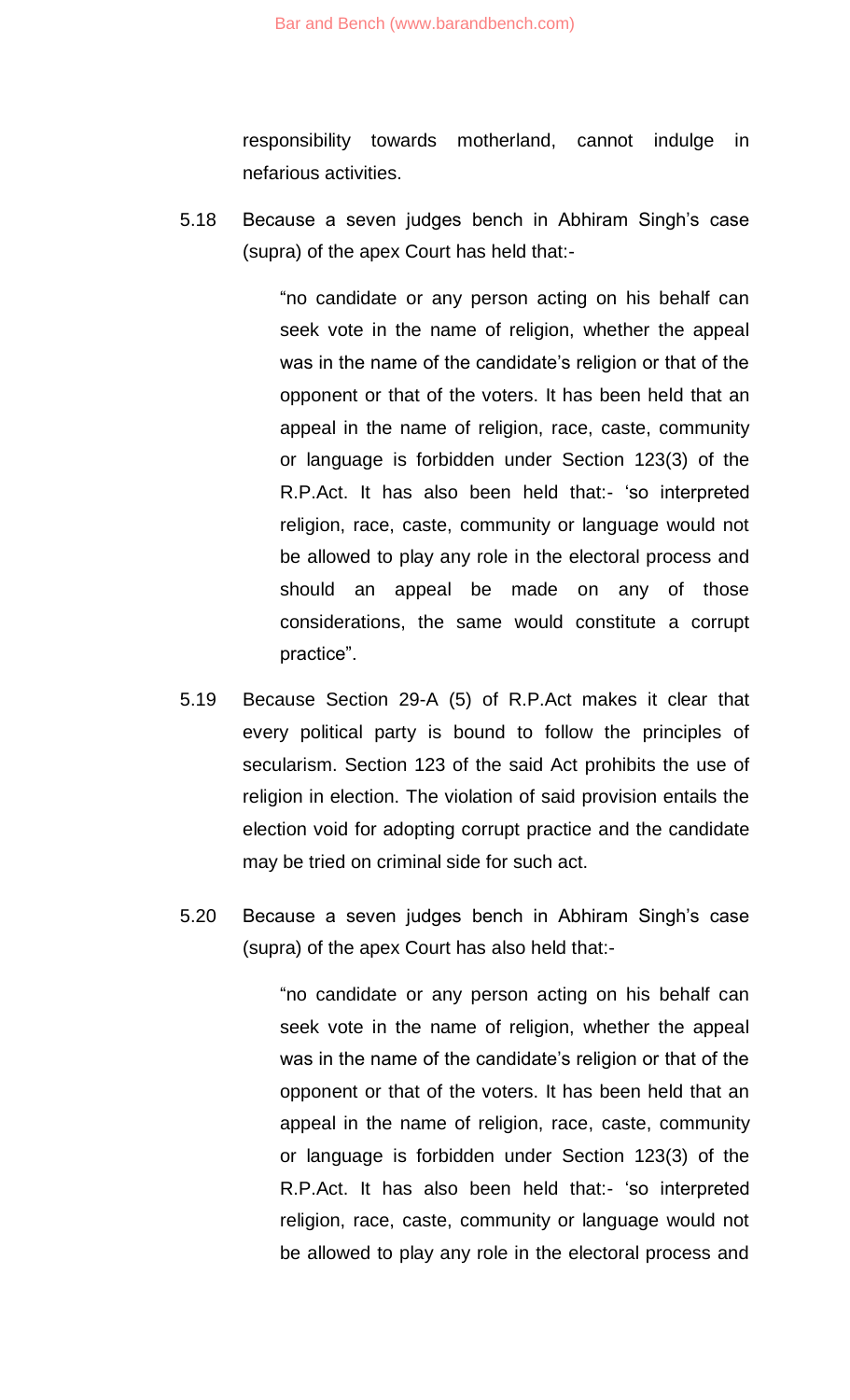should an appeal be made on any of those considerations, the same would constitute a corrupt practice".

- 5.21 Because Section 29-A (5) of R.P.Act. makes it clear that every political party is bound to follow the principles of secularism. Section 123 of the said Act prohibits the use of religion in election. The violation of said provision entails the election void for adopting corrupt practice and the candidate may be tried on criminal side for such act.
- 5.22 Because section 29-A (5) of R.P.Act. makes it clear that every political party is bound to follow the principles of secularism. Section 123 of the said Act prohibits the use of religion in election. The violation of said provision entails the election void for adopting corrupt practice and the candidate may be tried on criminal side for such act.
- 5.23 Because in view of law laid down in case of Indian National Congress (I) Vs Institute of Social Welfare & Ors. Reported in 2002 (5) SCC Page 685 the Election Commission has no power to deregister a political party even though it violates the undertaking given U/s 29A (5) of R.P. Act or violates provisions contained in Sec.123 of R.P. Act.
- 5.24 Because the Parliament has not enacted any law conferring the power on the Election Commission to take action against a political party in case it violates the undertaking given under Section 29-A(5) and Section 123 of R.P.Act.

#### **PRAYER**

Therefore, it is most respectfully prayed that the Hon'ble Court be pleased to:-

(a) Issue an appropriate writ or order quashing the registration granted to All India Majlis-e-Ittehadul Musalimeen as a political party by the Election Commission of India ;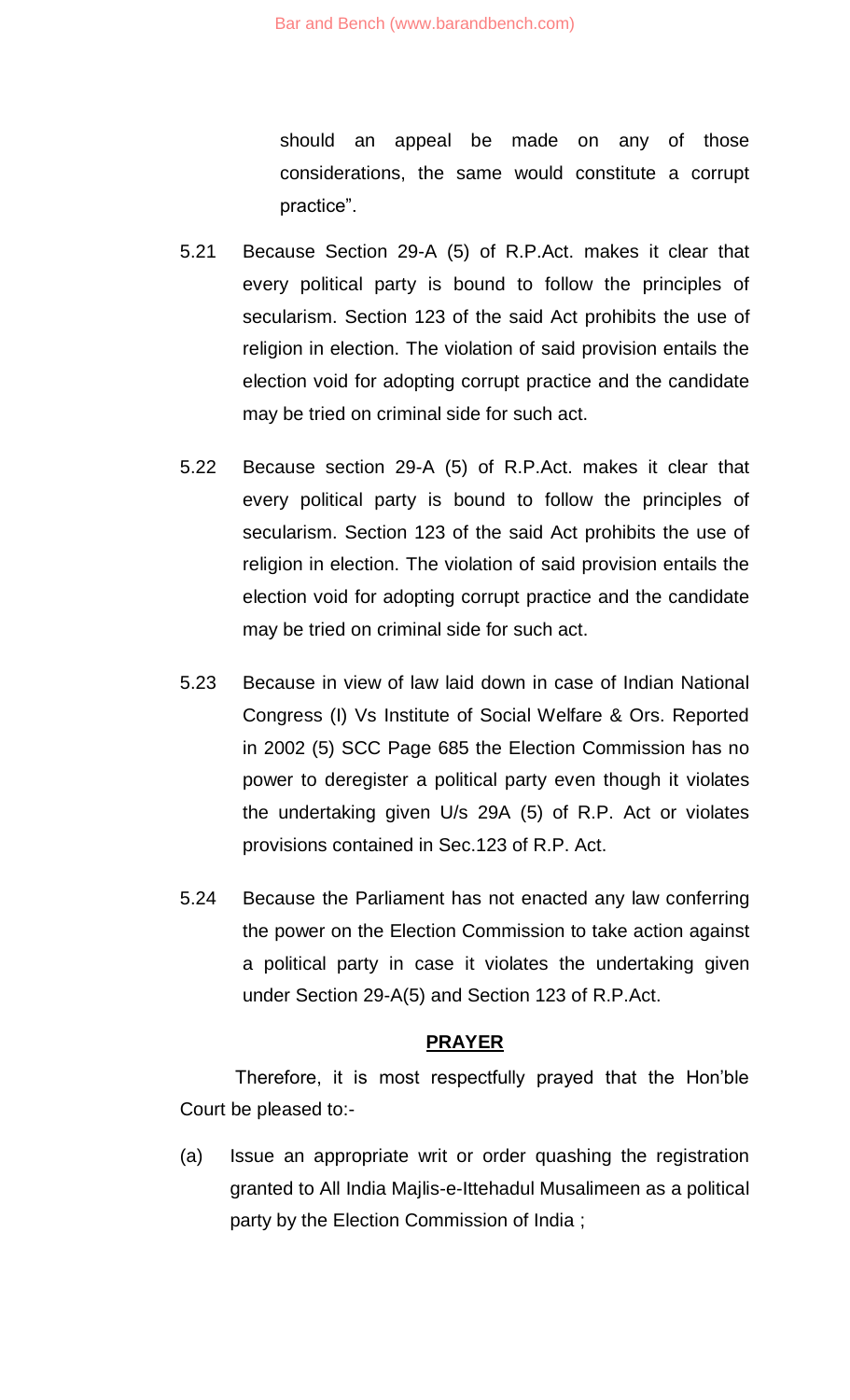- (b) Issue an appropriate writ or order quashing the circular/order No.56/Review/2014/PPS-II dated 09.08.1989 issued by the Election Commission of India granting recognition to All India Majlis-e-Ittehadul Musalimeen as a State level party in the State of Telangana (Annexure P-3);
- (c) Issue an appropriate writ or direction in the nature of mandamus restraining the Election Commission of India from recognizing and treating the All India Majlis-e-Ittehadul Musalimeen as registered political party hence ; and
- (d) Issue any other writ, order or direction as the Hon'ble Court may deem fit and proper to do complete justice in the case.

# **THROUGH**

HARI SHANKAR JAIN VISHNU SHANKAR JAIN Advocate for the Petitioners 115 UGF World Trade Centre, Barakhambha Road, near Bengali Market New Delhi-110001 Phone:011-43710565, 8826957565

Drawn on: 05.08.2018 Filed on: 04.09.2018 Place: New Delhi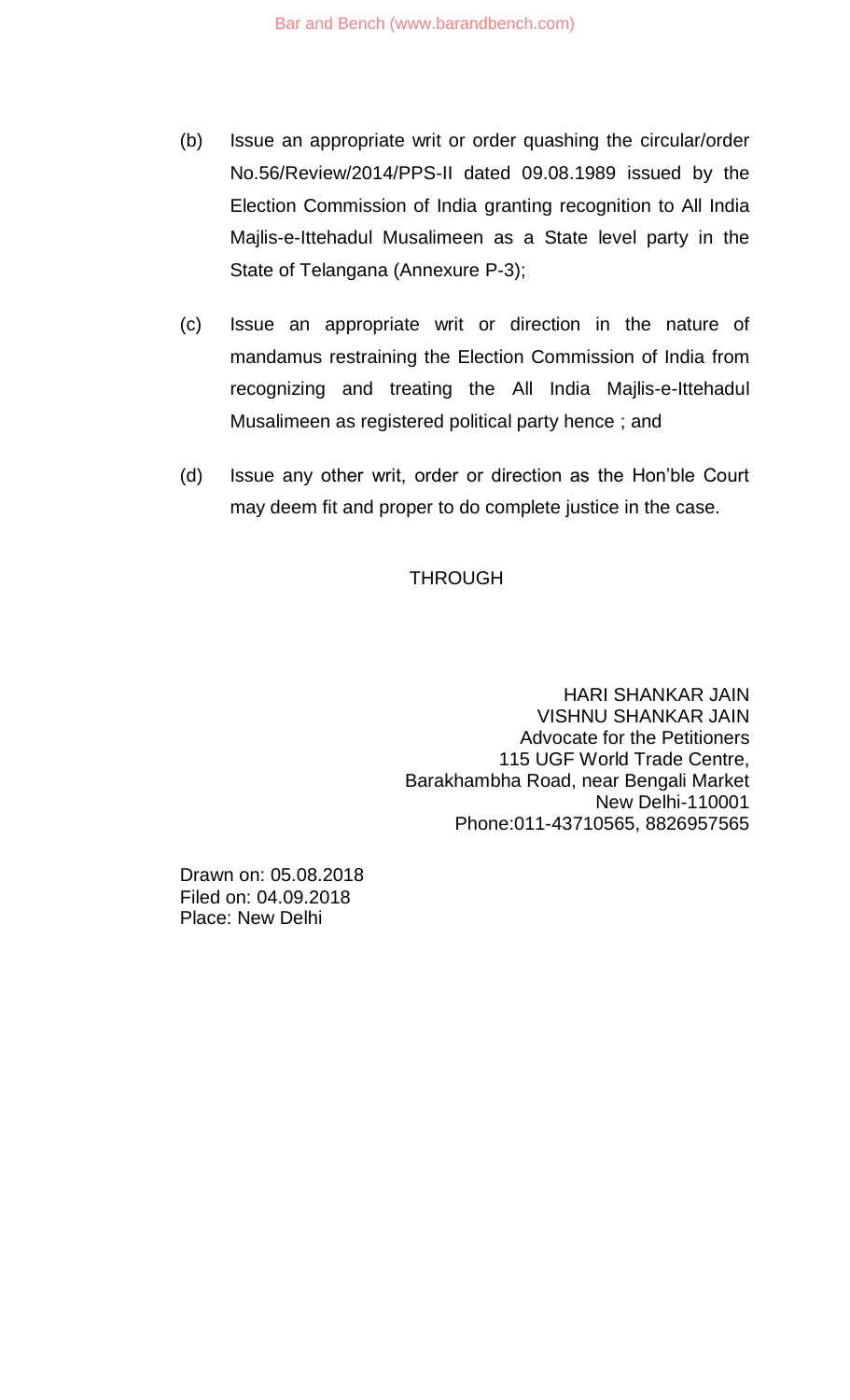**W.P. (C) NO. OF 2018**

#### **IN THE MATTER OF:**

Tirupati NarashimaMurari **Narashima Murati** Petitioner

**Versus** 

Union of India & Others Respondents

#### **URGENT APPLICATION**

To The Registrar High Court of Delhi New Delhi

Dear Sir,

Kindly treat the accompanying application as on an urgent basis and the grounds of urgency are mentioned in prayer.

Thanking you,

HARI SHANKAR JAIN VISHNU SHANKAR JAIN Advocate for the Petitioner 115 UGF World Trade Centre, Barakhambha Road, near Bengali Market New Delhi-110001 Phone:011-43710565,8826957565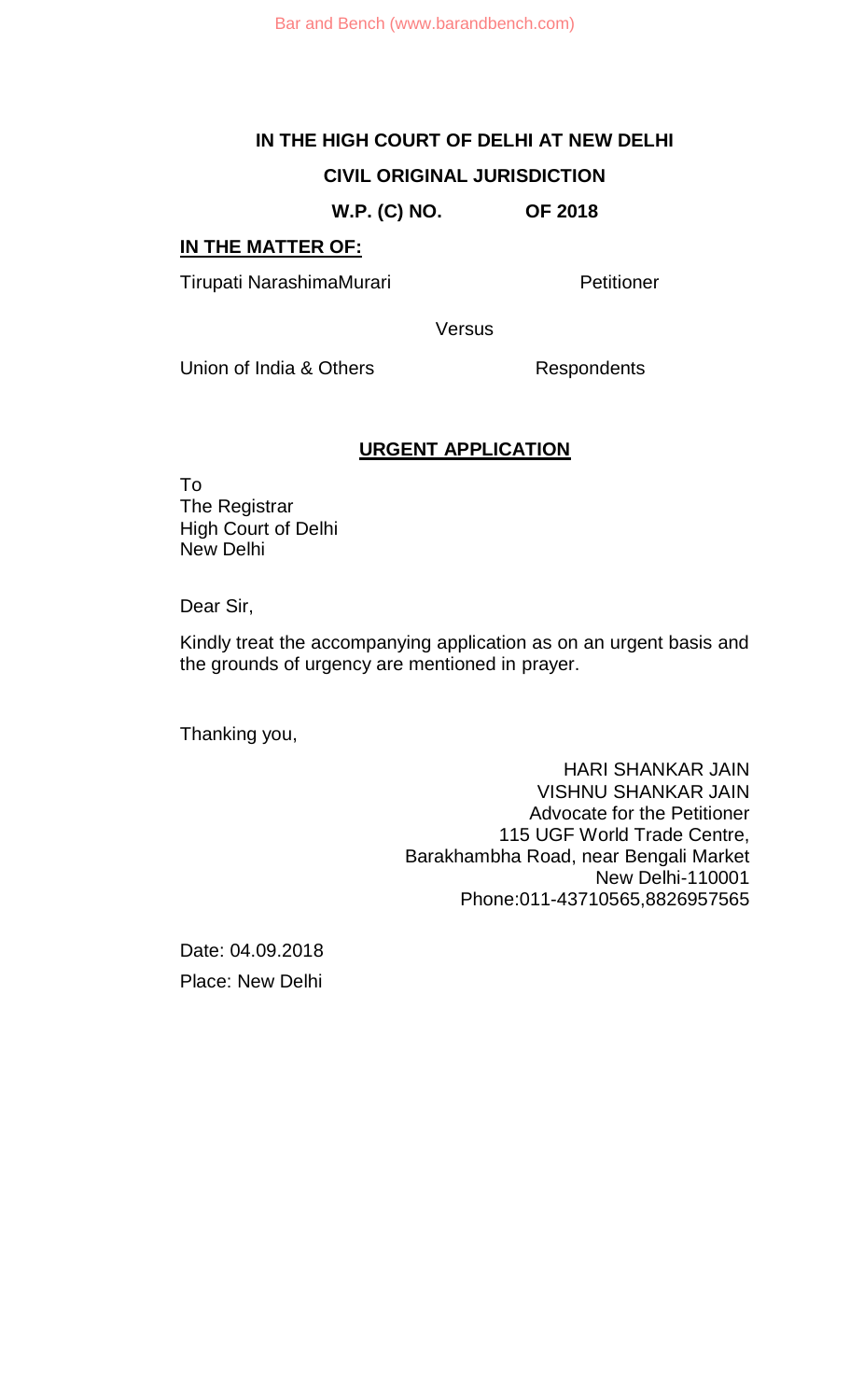# **WP (C) NO. OF 2018**

#### **IN THE MATTER OF:**

Tirupati NarashimaMurari **Narashima Murati** Petitioner

**Versus** 

Union of India & Others **Respondents** 

#### **NOTICE OF MOTION**

The enclosed application in the aforesaid matter as being filed on behalf of the Petitioners and is likely to be listed on \_\_\_\_\_\_\_\_\_\_\_\_\_\_\_\_ or any date, thereafter. Please take notice accordingly.

> HARI SHANKAR JAIN VISHNU SHANKAR JAIN Advocate for the Petitioner 115 UGF World Trade Centre, Barakhambha Road, near Bengali Market New Delhi-110001 Phone:011-43710565,8826957565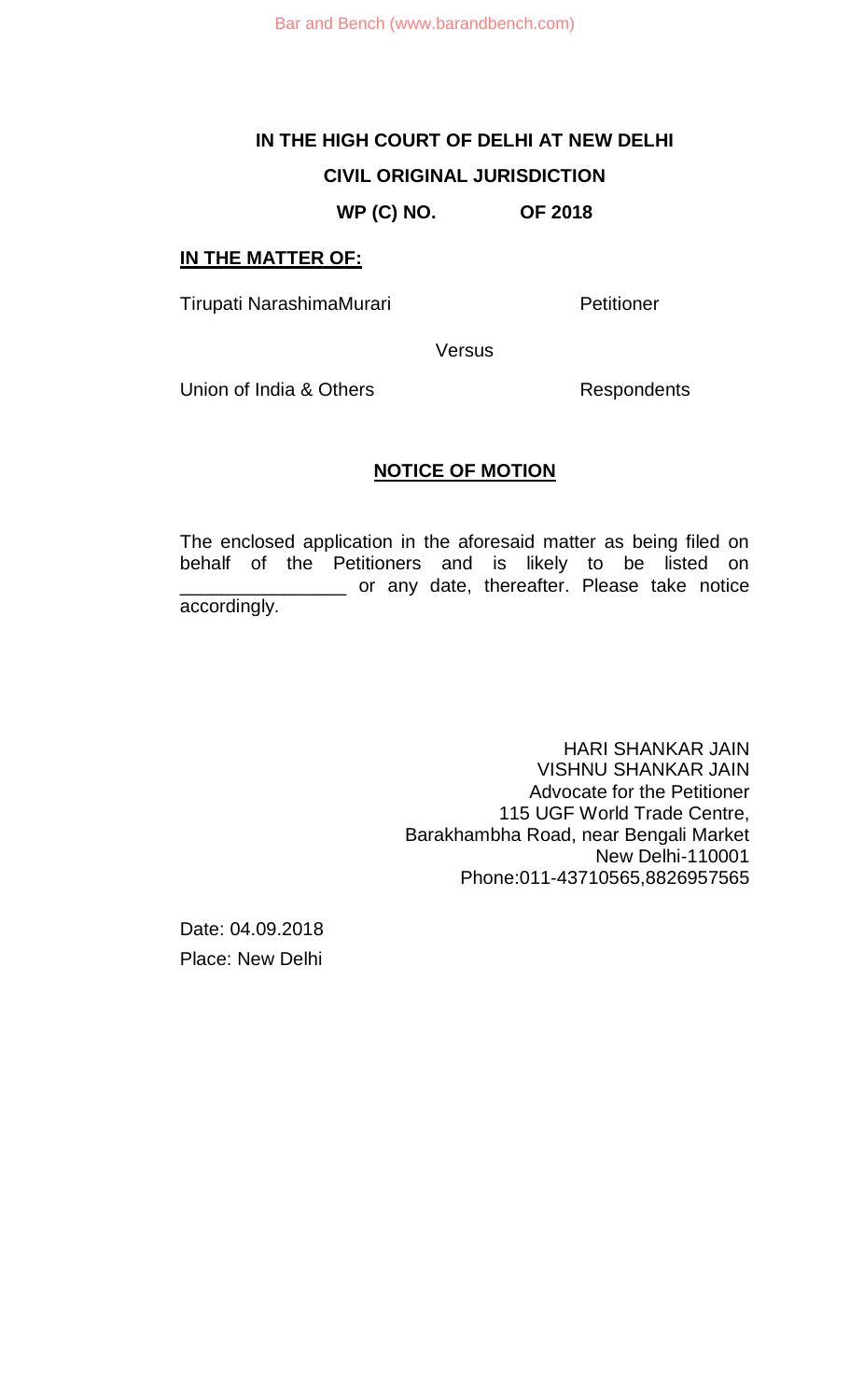**WP (C) No. OF 2018**

# **IN THE MATTER OF:**

Tirupati Narashima Murari **Narashima Murari** Petitioner

**Versus** 

Union of India & Others **Respondents** 

# **MEMO OF PARTIES**

Tirupati NarashimaMurari S/o Tirupati Narashima, R/o. House No.5-84 ChinnaThokatta New BowenpallySecunderabad, Hyderabad, Telangana. Petitioner

**Versus** 

- 1. Union of India Through Secretary Ministry of Law & Justice Central Secretariat New Delhi.
- 2. Election Commission of India Through Chief Election Commissioner, NirvachanSadan, Ashoka Road, New Delhi-110001.
- 2. All India Majlis-E-Ittehadul Muslimeen Through its President Darussalam Board Hyderabad, State of Telangana. The Respondents

HARI SHANKAR JAIN VISHNU SHANKAR JAIN Advocate for the Petitioner 115 UGF World Trade Centre, Barakhambha Road, near Bengali Market New Delhi-110001 Phone:011-43710565,8826957565